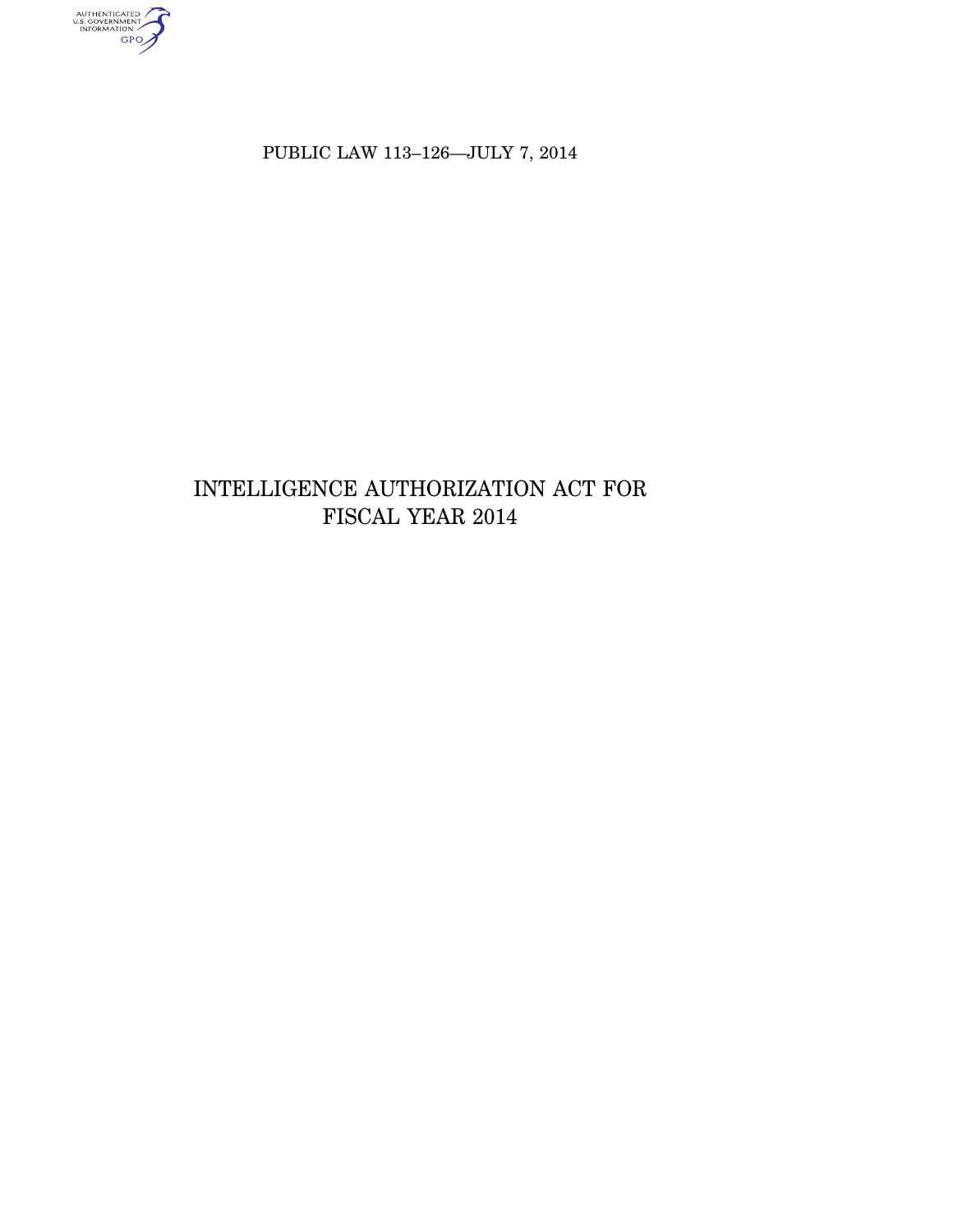### Public Law 113–126 113th Congress

#### An Act

July 7, 2014 [S. 1681]

To authorize appropriations for fiscal year 2014 for intelligence and intelligencerelated activities of the United States Government and the Office of the Director of National Intelligence, the Central Intelligence Agency Retirement and Disability System, and for other purposes.

*Be it enacted by the Senate and House of Representatives of the United States of America in Congress assembled,* 

Intelligence Authorization Act for Fiscal Year 2014.

#### **SECTION 1. SHORT TITLE; TABLE OF CONTENTS.**

(a) SHORT TITLE.—This Act may be cited as the ''Intelligence Authorization Act for Fiscal Year 2014''.

(b) TABLE OF CONTENTS.—The table of contents for this Act is as follows:

Sec. 1. Short title; table of contents.

Sec. 2. Definitions.

#### TITLE I—INTELLIGENCE ACTIVITIES

- Sec. 101. Authorization of appropriations.
- Sec. 102. Classified Schedule of Authorizations.
- Sec. 103. Personnel ceiling adjustments.
- Sec. 104. Intelligence Community Management Account.

#### TITLE II—CENTRAL INTELLIGENCE AGENCY RETIREMENT AND DISABILITY SYSTEM

- Sec. 201. Authorization of appropriations.
- Sec. 202. CIARDS and FERS special retirement credit for service on detail to another agency.

#### TITLE III—GENERAL PROVISIONS

#### Subtitle A—General Matters

- Sec. 301. Increase in employee compensation and benefits authorized by law.
- Sec. 302. Restriction on conduct of intelligence activities.
- Sec. 303. Specific authorization of funding for High Performance Computing Center 2.
- Sec. 304. Clarification of exemption from Freedom of Information Act of identities of employees submitting complaints to the Inspector General of the Intelligence Community.
- Sec. 305. Functional managers for the intelligence community.
- Sec. 306. Annual assessment of intelligence community performance by function.
- Sec. 307. Software licensing.
- Sec. 308. Plans to respond to unauthorized public disclosures of covert actions.
- Sec. 309. Auditability.
- Sec. 310. Reports of fraud, waste, and abuse.
- Sec. 311. Public Interest Declassification Board.
- Sec. 312. Official representation items in support of the Coast Guard Attaché Program.
- Sec. 313. Declassification review of certain items collected during the mission that killed Osama bin Laden on May 1, 2011.
- Sec. 314. Merger of the Foreign Counterintelligence Program and the General Defense Intelligence Program.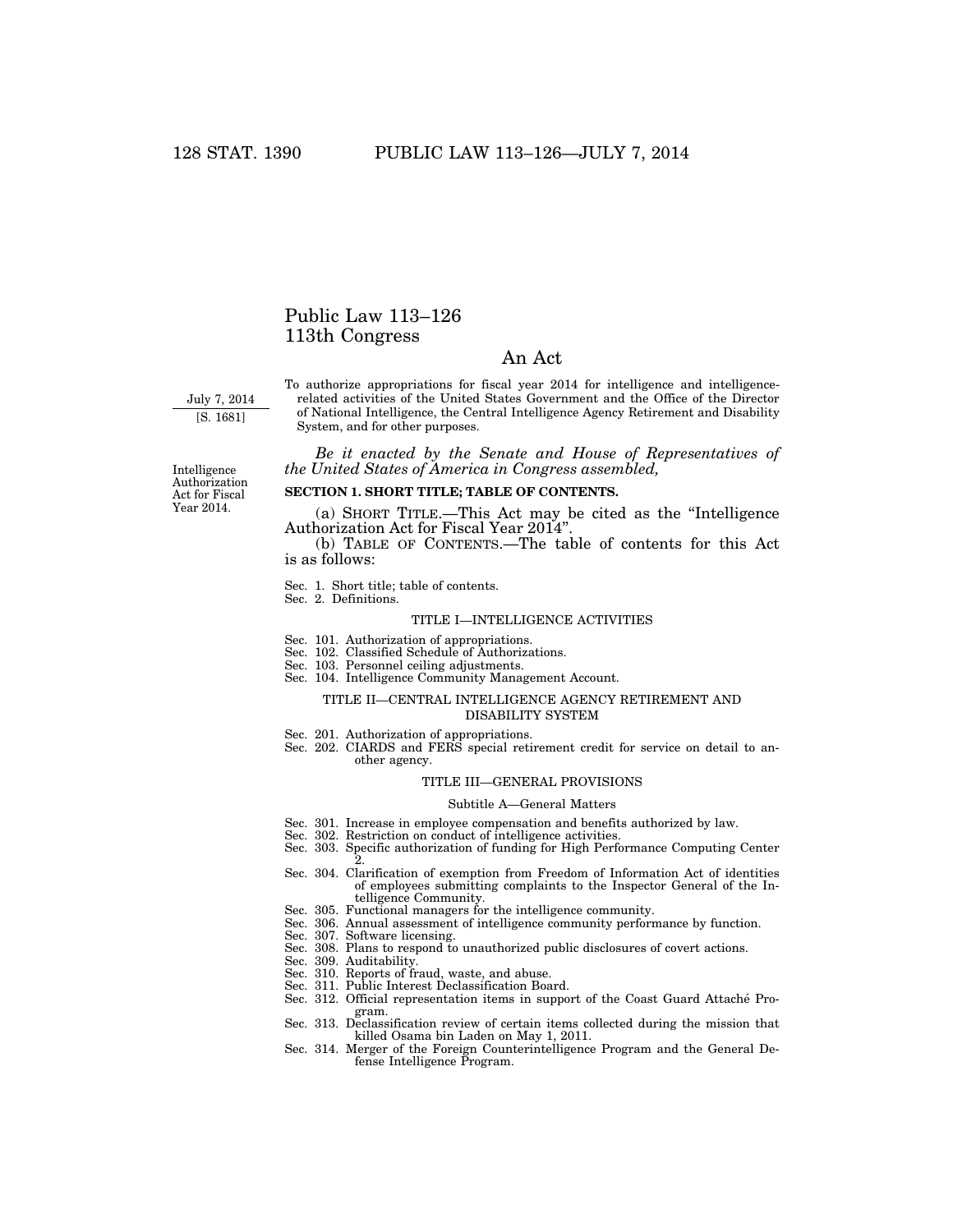#### Subtitle B—Reporting

- Sec. 321. Significant interpretations of law concerning intelligence activities.
- Sec. 322. Review for official publication of opinions of the Office of Legal Counsel of the Department of Justice concerning intelligence activities.
- Sec. 323. Submittal to Congress by heads of elements of intelligence community of plans for orderly shutdown in event of absence of appropriations.
- Sec. 324. Reports on chemical weapons in Syria.
- Sec. 325. Reports to the intelligence community on penetrations of networks and information systems of certain contractors.
- Sec. 326. Report on electronic waste.
- Sec. 327. Promoting STEM education to meet the future workforce needs of the intelligence community.
- Sec. 328. Repeal of the termination of notification requirements regarding the authorized disclosure of national intelligence.
- Sec. 329. Repeal or modification of certain reporting requirements.

#### TITLE IV—MATTERS RELATING TO ELEMENTS OF THE INTELLIGENCE **COMMUNITY**

#### Subtitle A—National Security Agency

- Sec. 401. Appointment of the Director of the National Security Agency.
- Sec. 402. Appointment of the Inspector General of the National Security Agency.
- Sec. 403. Effective date and applicability.

#### Subtitle B—National Reconnaissance Office

- Sec. 411. Appointment of the Director of the National Reconnaissance Office.
- Sec. 412. Appointment of the Inspector General of the National Reconnaissance Of-
- fice. Sec. 413. Effective date and applicability.

#### Subtitle C—Central Intelligence Agency

Sec. 421. Gifts, devises, and bequests.

#### TITLE V—SECURITY CLEARANCE REFORM

- Sec. 501. Continuous evaluation and sharing of derogatory information regarding
- personnel with access to classified information.
- Sec. 502. Requirements for intelligence community contractors. Sec. 503. Technology improvements to security clearance processing.
- Sec. 504. Report on reciprocity of security clearances.
- Sec. 505. Improving the periodic reinvestigation process.
- Sec. 506. Appropriate committees of Congress defined.

#### TITLE VI—INTELLIGENCE COMMUNITY WHISTLEBLOWER PROTECTIONS

- Sec. 601. Protection of intelligence community whistleblowers.
- Sec. 602. Review of security clearance or access determinations.
- Sec. 603. Revisions of other laws.
- Sec. 604. Policies and procedures; nonapplicability to certain terminations.

#### TITLE VII—TECHNICAL AMENDMENTS

- Sec. 701. Technical amendments to the Central Intelligence Agency Act of 1949.
- Sec. 702. Technical amendments to the National Security Act of 1947 relating to the past elimination of certain positions.
- Sec. 703. Technical amendments to the Intelligence Authorization Act for Fiscal Year 2013.

#### **SEC. 2. DEFINITIONS.**

In this Act:

50 USC 3003 note.

(1) CONGRESSIONAL INTELLIGENCE COMMITTEES.—The term ''congressional intelligence committees'' means—

(A) the Select Committee on Intelligence of the Senate; and

(B) the Permanent Select Committee on Intelligence of the House of Representatives.

(2) INTELLIGENCE COMMUNITY.—The term ''intelligence community'' has the meaning given that term in section 3(4) of the National Security Act of 1947 (50 U.S.C. 3003(4)).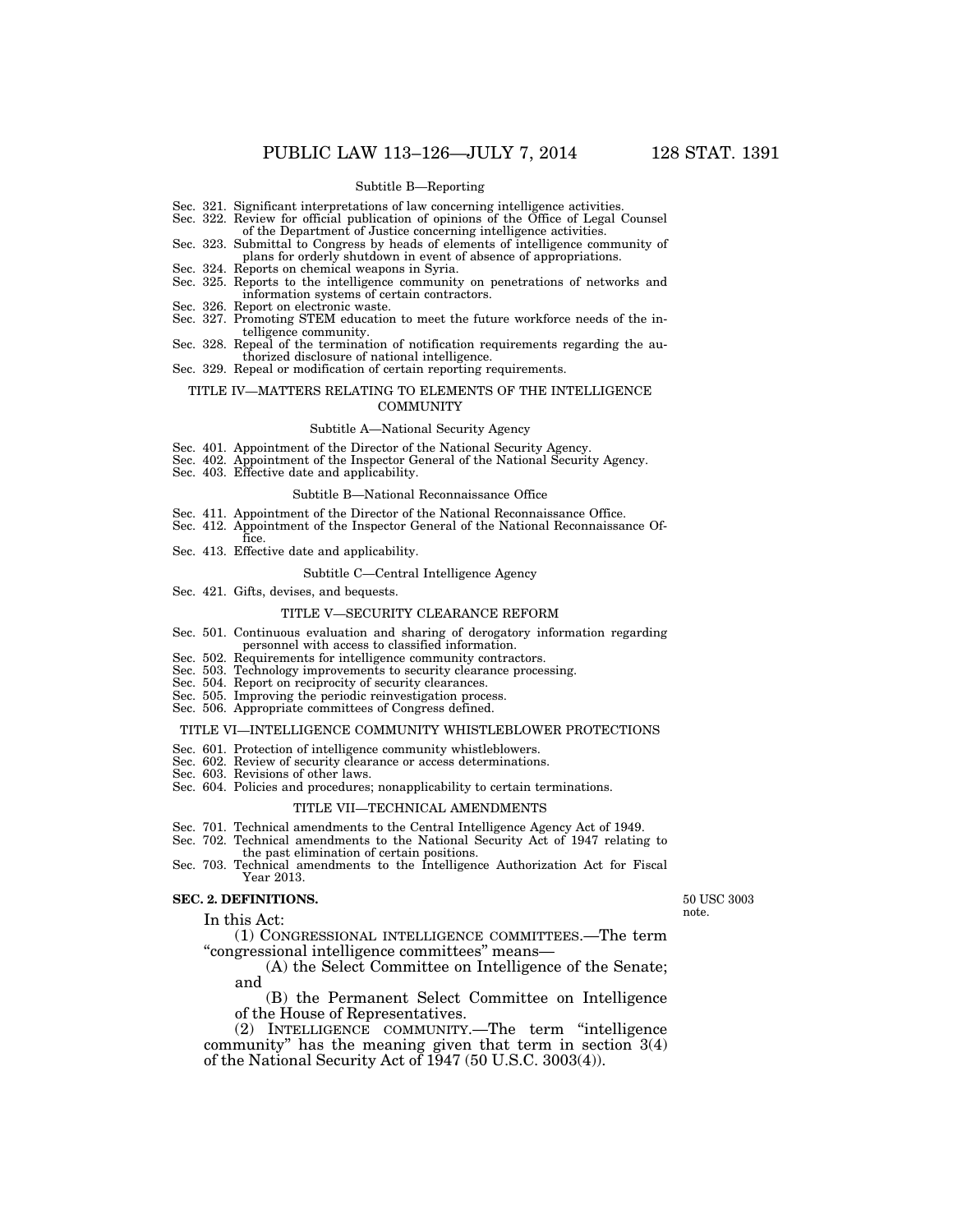### **TITLE I—INTELLIGENCE ACTIVITIES**

#### **SEC. 101. AUTHORIZATION OF APPROPRIATIONS.**

Funds are hereby authorized to be appropriated for fiscal year 2014 for the conduct of the intelligence and intelligence-related activities of the following elements of the United States Government:

(1) The Office of the Director of National Intelligence.

(2) The Central Intelligence Agency.

(3) The Department of Defense.

(4) The Defense Intelligence Agency.

(5) The National Security Agency.

(6) The Department of the Army, the Department of the Navy, and the Department of the Air Force.

(7) The Coast Guard.

(8) The Department of State.

(9) The Department of the Treasury.

(10) The Department of Energy.

(11) The Department of Justice.

(12) The Federal Bureau of Investigation.

(13) The Drug Enforcement Administration.

(14) The National Reconnaissance Office.

(15) The National Geospatial-Intelligence Agency.

(16) The Department of Homeland Security.

#### **SEC. 102. CLASSIFIED SCHEDULE OF AUTHORIZATIONS.**

(a) SPECIFICATIONS OF AMOUNTS AND PERSONNEL LEVELS.— The amounts authorized to be appropriated under section 101 and, subject to section 103, the authorized personnel ceilings as of September 30, 2014, for the conduct of the intelligence activities of the elements listed in paragraphs  $(1)$  through  $(16)$  of section 101, are those specified in the classified Schedule of Authorizations prepared to accompany the bill S. 1681 of the One Hundred Thirteenth Congress.

(b) AVAILABILITY OF CLASSIFIED SCHEDULE OF AUTHORIZA-TIONS.—

(1) AVAILABILITY.—The classified Schedule of Authorizations referred to in subsection (a) shall be made available to the Committee on Appropriations of the Senate, the Committee on Appropriations of the House of Representatives, and to the President.

(2) DISTRIBUTION BY THE PRESIDENT.—Subject to paragraph (3), the President shall provide for suitable distribution of the classified Schedule of Authorizations, or of appropriate portions of the Schedule, within the executive branch.

(3) LIMITS ON DISCLOSURE.—The President shall not publicly disclose the classified Schedule of Authorizations or any portion of such Schedule except—

 $(A)$  as provided in section  $601(a)$  of the Implementing Recommendations of the 9/11 Commission Act of 2007 (50 U.S.C. 3306(a));

(B) to the extent necessary to implement the budget; or

(C) as otherwise required by law.

President.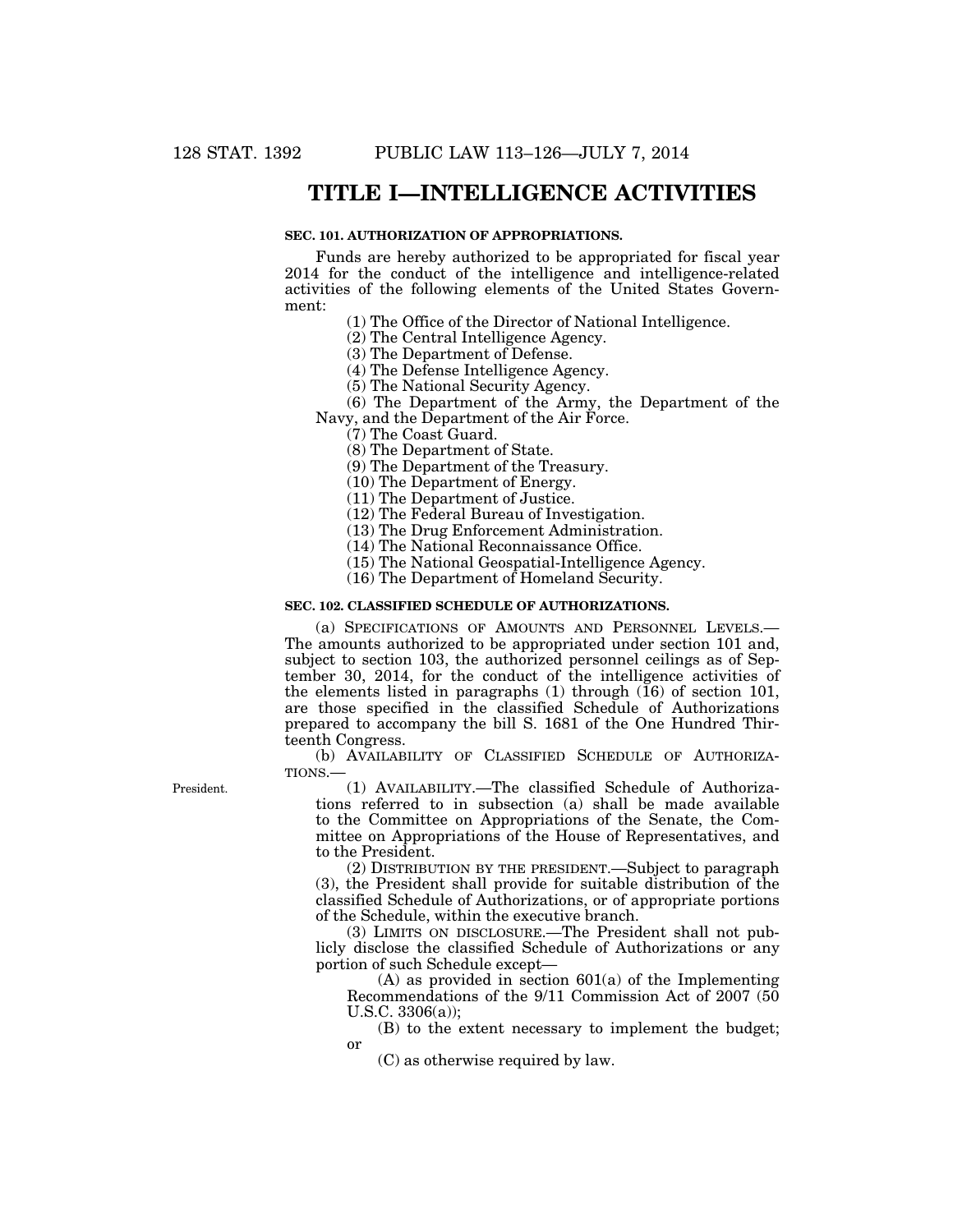#### **SEC. 103. PERSONNEL CEILING ADJUSTMENTS.**

(a) AUTHORITY FOR INCREASES.—The Director of National Intel-Determination. ligence may authorize employment of civilian personnel in excess of the number authorized for fiscal year 2014 by the classified Schedule of Authorizations referred to in section 102(a) if the Director of National Intelligence determines that such action is necessary to the performance of important intelligence functions, except that the number of personnel employed in excess of the number authorized under such section may not, for any element of the intelligence community, exceed 3 percent of the number of civilian personnel authorized under such Schedule for such element.

(b) TREATMENT OF CERTAIN PERSONNEL.—The Director of National Intelligence shall establish guidelines that govern, for each element of the intelligence community, the treatment under the personnel levels authorized under section 102(a), including any exemption from such personnel levels, of employment or assignment in—

(1) a student program, trainee program, or similar program;

(2) a reserve corps or as a reemployed annuitant; or

(3) details, joint duty, or long term, full-time training. (c) NOTICE TO CONGRESSIONAL INTELLIGENCE COMMITTEES.— The Director of National Intelligence shall notify the congressional intelligence committees in writing at least 15 days prior to each exercise of an authority described in subsection (a).

#### **SEC. 104. INTELLIGENCE COMMUNITY MANAGEMENT ACCOUNT.**

(a) AUTHORIZATION OF APPROPRIATIONS.—There is authorized to be appropriated for the Intelligence Community Management Account of the Director of National Intelligence for fiscal year 2014 the sum of \$528,229,000. Within such amount, funds identified in the classified Schedule of Authorizations referred to in section 102(a) for advanced research and development shall remain available until September 30, 2015.

(b) AUTHORIZED PERSONNEL LEVELS.—The elements within the Intelligence Community Management Account of the Director of National Intelligence are authorized 855 positions as of September 30, 2014. Personnel serving in such elements may be permanent employees of the Office of the Director of National Intelligence or personnel detailed from other elements of the United States Government.

(c) CLASSIFIED AUTHORIZATIONS.—

(1) AUTHORIZATION OF APPROPRIATIONS.—In addition to amounts authorized to be appropriated for the Intelligence Community Management Account by subsection (a), there are authorized to be appropriated for the Community Management Account for fiscal year 2014 such additional amounts as are specified in the classified Schedule of Authorizations referred to in section 102(a). Such additional amounts for advanced research and development shall remain available until September 30, 2015.

(2) AUTHORIZATION OF PERSONNEL.—In addition to the personnel authorized by subsection (b) for elements of the Intelligence Community Management Account as of September 30, 2014, there are authorized such additional personnel for the

Deadline.

Guidelines.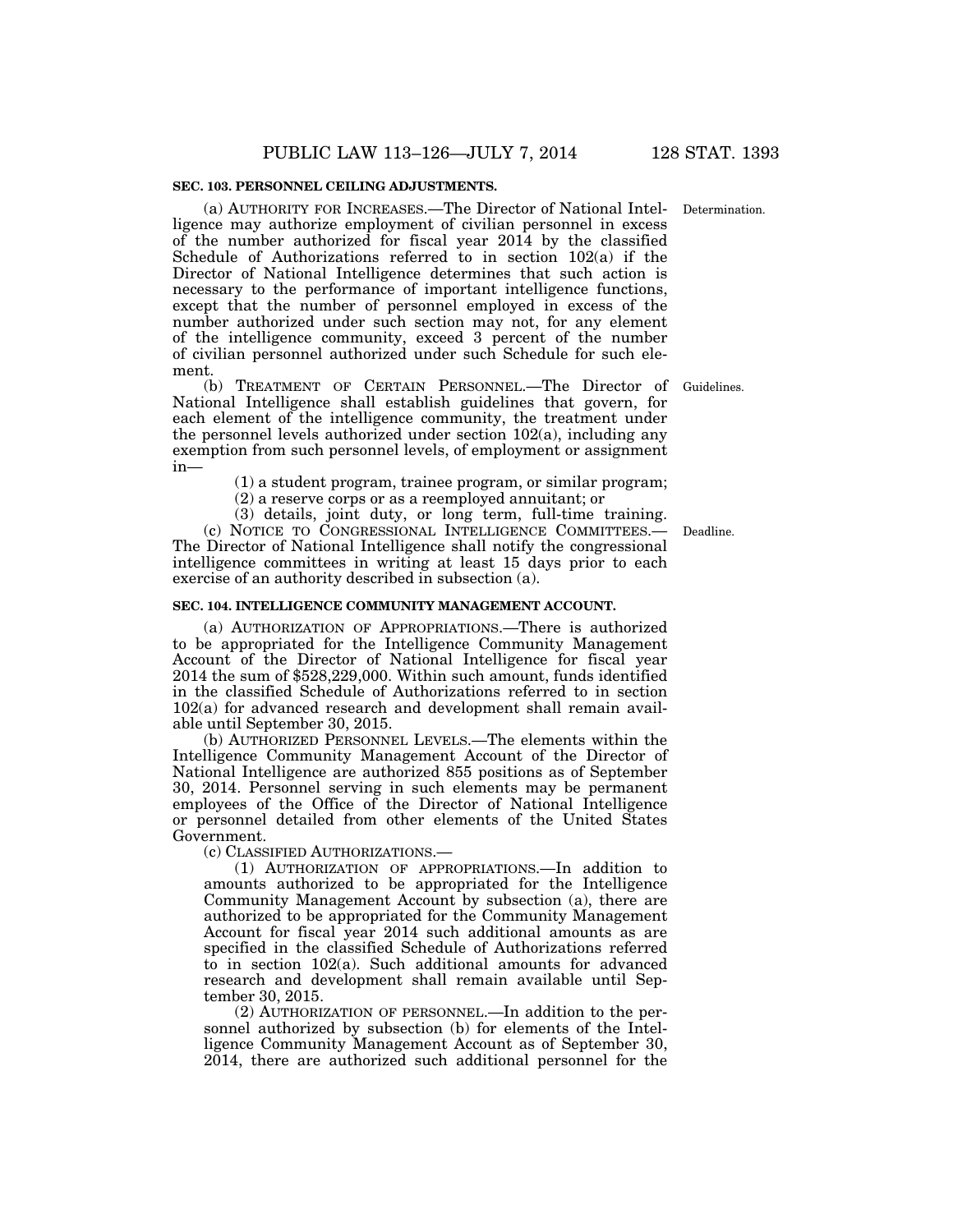Community Management Account as of that date as are specified in the classified Schedule of Authorizations referred to in section 102(a).

# **TITLE II—CENTRAL INTELLIGENCE AGENCY RETIREMENT AND DIS-ABILITY SYSTEM**

#### **SEC. 201. AUTHORIZATION OF APPROPRIATIONS.**

There is authorized to be appropriated for the Central Intelligence Agency Retirement and Disability Fund for fiscal year 2014 the sum of \$514,000,000.

#### **SEC. 202. CIARDS AND FERS SPECIAL RETIREMENT CREDIT FOR SERVICE ON DETAIL TO ANOTHER AGENCY.**

(a) IN GENERAL.—Section 203(b) of the Central Intelligence Agency Retirement Act (50 U.S.C. 2013(b)) is amended—

(1) in the matter preceding paragraph (1), by striking "service in the Agency performed" and inserting "service performed by an Agency employee''; and

(2) in paragraph (1), by striking ''Agency activities'' and inserting ''intelligence activities''.

50 USC 2013 note.

(b) APPLICATION.—The amendment made by subsection (a) shall be applied to retired or deceased officers of the Central Intelligence Agency who were designated at any time under section 203 of the Central Intelligence Agency Retirement Act (50 U.S.C. 2013) prior to the date of the enactment of this Act.

# **TITLE III—GENERAL PROVISIONS**

# **Subtitle A—General Matters**

#### **SEC. 301. INCREASE IN EMPLOYEE COMPENSATION AND BENEFITS AUTHORIZED BY LAW.**

Appropriations authorized by this Act for salary, pay, retirement, and other benefits for Federal employees may be increased by such additional or supplemental amounts as may be necessary for increases in such compensation or benefits authorized by law.

#### **SEC. 302. RESTRICTION ON CONDUCT OF INTELLIGENCE ACTIVITIES.**

The authorization of appropriations by this Act shall not be deemed to constitute authority for the conduct of any intelligence activity which is not otherwise authorized by the Constitution or the laws of the United States.

#### **SEC. 303. SPECIFIC AUTHORIZATION OF FUNDING FOR HIGH PERFORMANCE COMPUTING CENTER 2.**

Funds appropriated for the construction of the High Performance Computing Center 2 (HPCC 2), as described in the table entitled Consolidated Cryptologic Program (CCP) in the classified annex to accompany the Consolidated and Further Continuing Appropriations Act, 2013 (Public Law 113–6; 127 Stat. 198), in excess of the amount specified for such activity in the tables in the classified annex prepared to accompany the Intelligence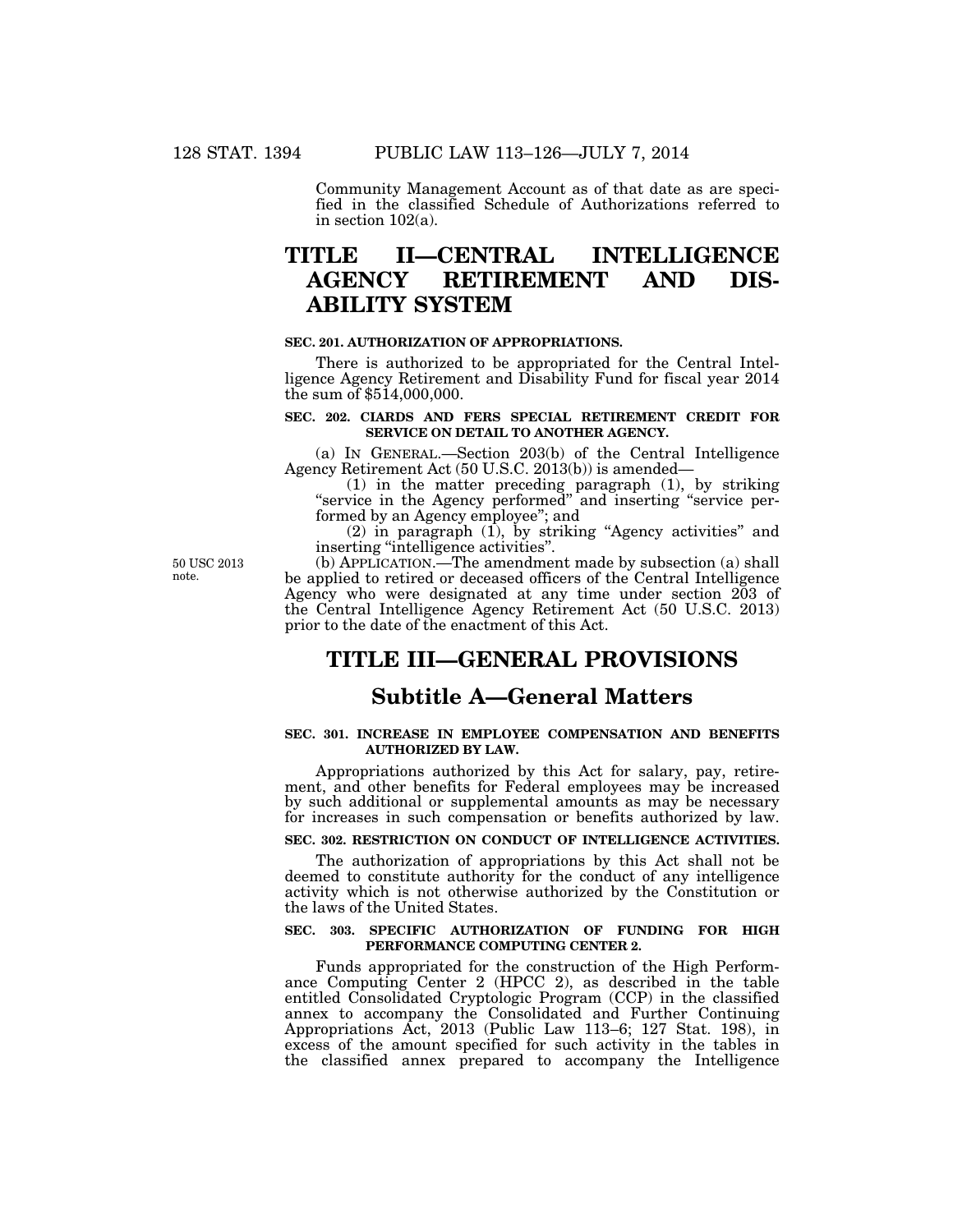Authorization Act for Fiscal Year 2013 (Public Law 112–277; 126 Stat. 2468) shall be specifically authorized by Congress for the purposes of section 504 of the National Security Act of 1947 (50 U.S.C. 3094).

#### SEC. 304. CLARIFICATION OF EXEMPTION FROM FREEDOM OF **INFORMATION ACT OF IDENTITIES OF EMPLOYEES SUBMITTING COMPLAINTS TO THE INSPECTOR GENERAL OF THE INTELLIGENCE COMMUNITY.**

Section  $103H(g)(3)(A)$  of the National Security Act of 1947  $(50 \text{ U.S.C. } 3033(g)(3)(A))$  is amended by striking "undertaken;" and inserting ''undertaken, and this provision shall qualify as a withholding statute pursuant to subsection (b)(3) of section 552 of title 5, United States Code (commonly known as the 'Freedom of Information Act');''.

#### **SEC. 305. FUNCTIONAL MANAGERS FOR THE INTELLIGENCE COMMU-NITY.**

(a) FUNCTIONAL MANAGERS AUTHORIZED.—Title I of the National Security Act of 1947 (50 U.S.C. 3021 et seq.) is amended by inserting after section 103I the following new section:

#### **''SEC. 103J. FUNCTIONAL MANAGERS FOR THE INTELLIGENCE COMMU-**50 USC 3034a. **NITY.**

''(a) FUNCTIONAL MANAGERS AUTHORIZED.—The Director of National Intelligence may establish within the intelligence community one or more positions of manager of an intelligence function. Any position so established may be known as the 'Functional Manager' of the intelligence function concerned.

''(b) PERSONNEL.—The Director shall designate individuals to serve as manager of intelligence functions established under subsection (a) from among officers and employees of elements of the intelligence community.

 $\overline{c}$ ) DUTIES.—Each manager of an intelligence function established under subsection (a) shall have the duties as follows:

" $(1)$  To act as principal advisor to the Director on the intelligence function.

" $(2)$  To carry out such other responsibilities with respect to the intelligence function as the Director may specify for purposes of this section.''.

(b) TABLE OF CONTENTS AMENDMENT.—The table of contents in the first section of the National Security Act of 1947 is amended by inserting after the item relating to section 103I the following new item:

''Sec. 103J. Functional managers for the intelligence community.''.

#### **SEC. 306. ANNUAL ASSESSMENT OF INTELLIGENCE COMMUNITY PERFORMANCE BY FUNCTION.**

(a) ANNUAL ASSESSMENTS REQUIRED.—Title V of the National Security Act of 1947 (50 U.S.C. 3091 et seq.) is amended by inserting after section 506I the following new section:

#### **''SEC. 506J. ANNUAL ASSESSMENT OF INTELLIGENCE COMMUNITY**  50 USC 3105a. **PERFORMANCE BY FUNCTION.**

"(a) IN GENERAL.—Not later than April 1, 2016, and each year thereafter, the Director of National Intelligence shall, in consultation with the Functional Managers, submit to the congressional

Deadlines. Consultation. Reports.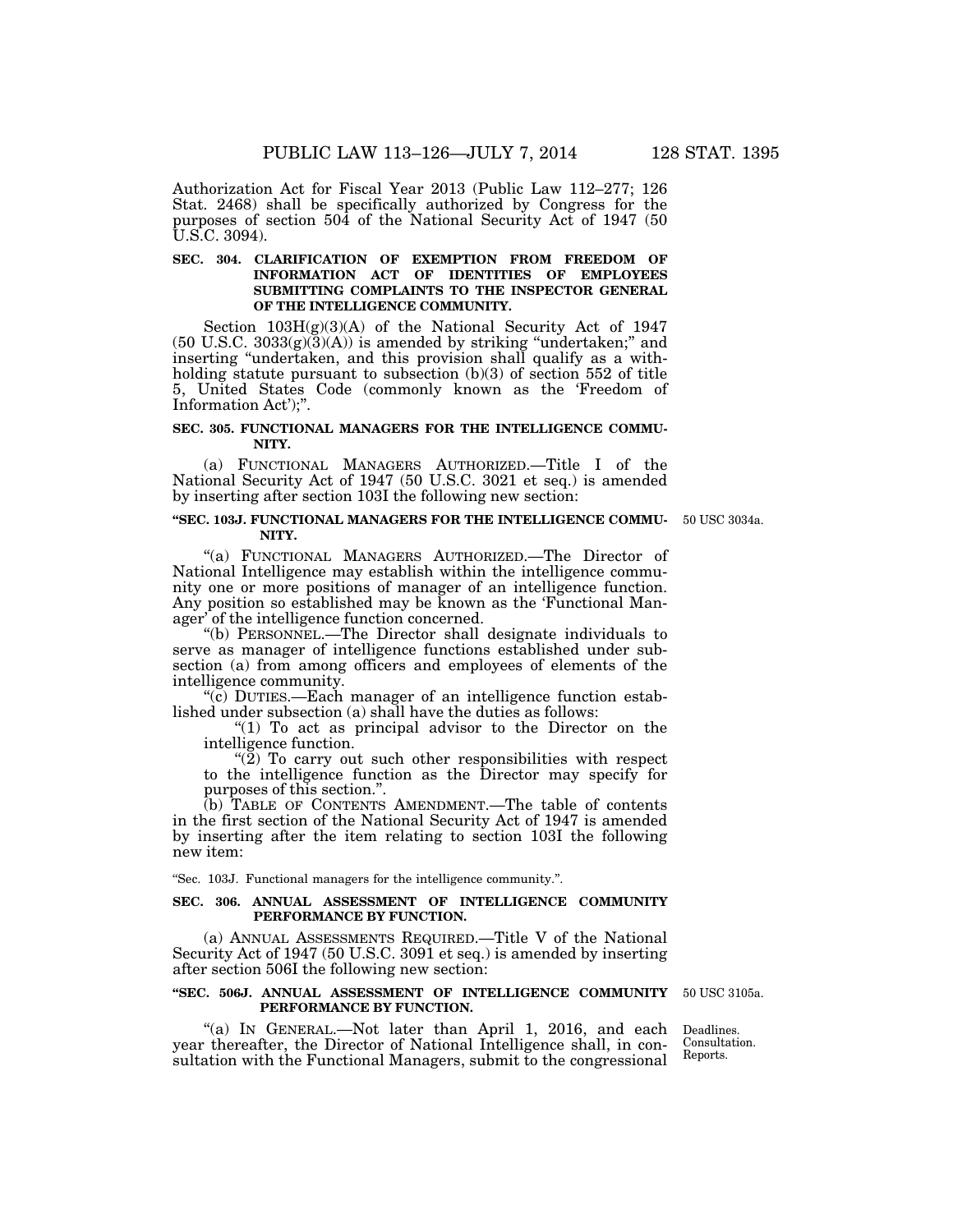intelligence committees a report on covered intelligence functions during the preceding year.

''(b) ELEMENTS.—Each report under subsection (a) shall include for each covered intelligence function for the year covered by such report the following:

''(1) An identification of the capabilities, programs, and activities of such intelligence function, regardless of the element of the intelligence community that carried out such capabilities, programs, and activities.

"(2) A description of the investment and allocation of resources for such intelligence function, including an analysis of the allocation of resources within the context of the National Intelligence Strategy, priorities for recipients of resources, and areas of risk.

"(3) A description and assessment of the performance of such intelligence function.

''(4) An identification of any issues related to the application of technical interoperability standards in the capabilities, programs, and activities of such intelligence function.

 $(5)$  An identification of the operational overlap or need for de-confliction, if any, within such intelligence function.

''(6) A description of any efforts to integrate such intelligence function with other intelligence disciplines as part of an integrated intelligence enterprise.

" $(7)$  A description of any efforts to establish consistency in tradecraft and training within such intelligence function.

''(8) A description and assessment of developments in technology that bear on the future of such intelligence function.

 $(9)$  Such other matters relating to such intelligence function as the Director may specify for purposes of this section. ''(c) DEFINITIONS.—In this section:

"(1) The term 'covered intelligence functions' means each intelligence function for which a Functional Manager has been established under section 103J during the year covered by a report under this section.

 $\mathcal{L}(2)$  The term 'Functional Manager' means the manager of an intelligence function established under section 103J.''.

(b) TABLE OF CONTENTS AMENDMENT.—The table of contents in the first section of the National Security Act of 1947 is amended by inserting after the item relating to section 506I the following new item:

''Sec. 506J. Annual assessment of intelligence community performance by function.''.

#### **SEC. 307. SOFTWARE LICENSING.**

(a) IN GENERAL.—Title I of the National Security Act of 1947 (50 U.S.C. 3021 et seq.) is amended by inserting after section 108 the following new section:

#### **''SEC. 109. SOFTWARE LICENSING.**

"(a) REQUIREMENT FOR INVENTORIES OF SOFTWARE LICENSES.-The chief information officer of each element of the intelligence community, in consultation with the Chief Information Officer of the Intelligence Community, shall biennially—

''(1) conduct an inventory of all existing software licenses of such element, including utilized and unutilized licenses;

50 USC 3044.

Consultation. Deadline.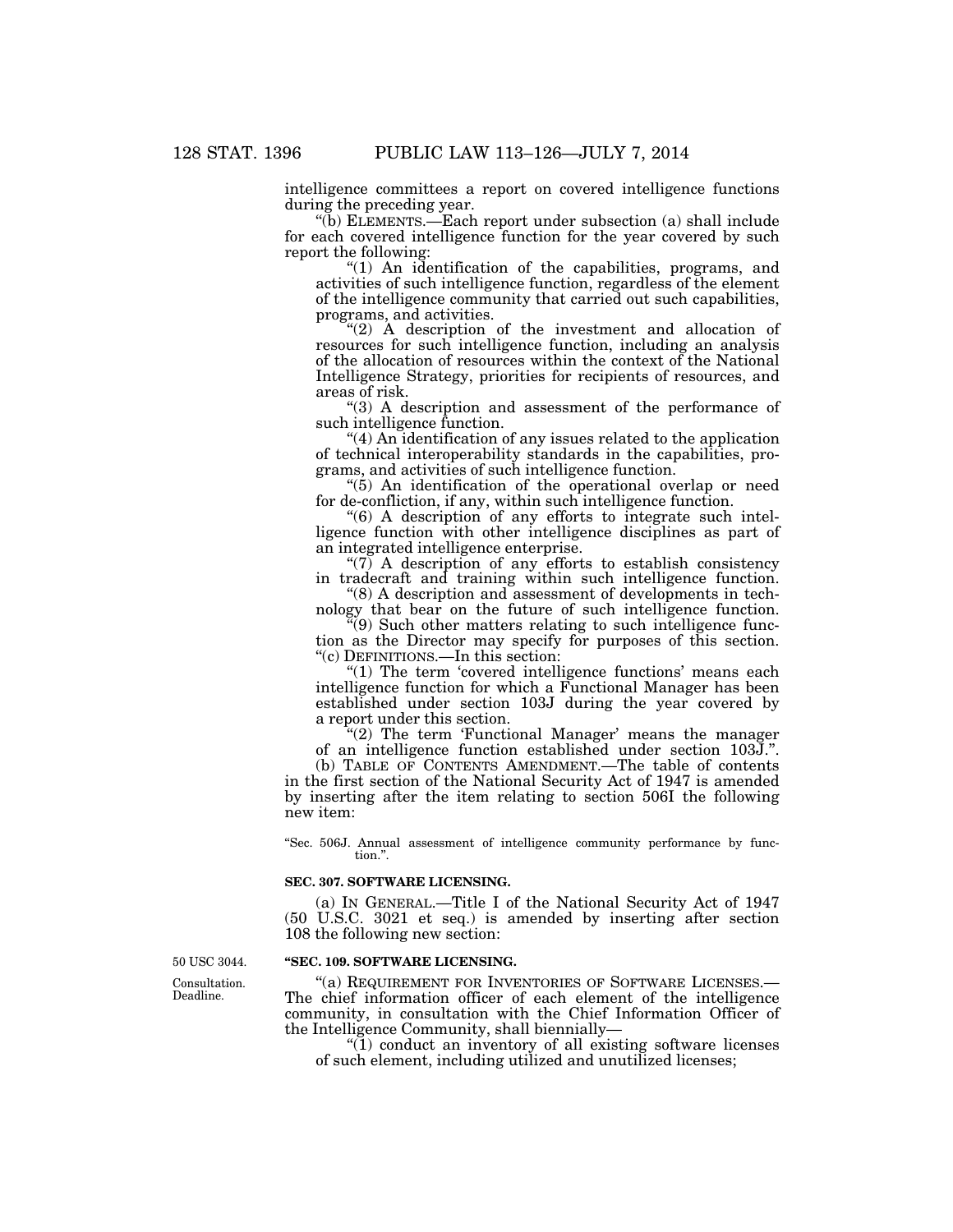"(2) assess the actions that could be carried out by such Assessment. element to achieve the greatest possible economies of scale and associated cost savings in software procurement and usage; and

''(3) submit to the Chief Information Officer of the Intelligence Community each inventory required by paragraph (1) and each assessment required by paragraph (2).

"(b) INVENTORIES BY THE CHIEF INFORMATION OFFICER OF THE INTELLIGENCE COMMUNITY.—The Chief Information Officer of the Intelligence Community, based on the inventories and assessments required by subsection (a), shall biennially—

 $(1)$  compile an inventory of all existing software licenses of the intelligence community, including utilized and unutilized licenses; and

 $''(2)$  assess the actions that could be carried out by the intelligence community to achieve the greatest possible economies of scale and associated cost savings in software procurement and usage.

"(c) REPORTS TO CONGRESS.—The Chief Information Officer of Records. the Intelligence Community shall submit to the congressional intelligence committees a copy of each inventory compiled under subsection  $(b)(1)$ ."

(b) INITIAL INVENTORY.—

(1) INTELLIGENCE COMMUNITY ELEMENTS.—

(A) DATE.—Not later than 120 days after the date of the enactment of this Act, the chief information officer of each element of the intelligence community shall complete the initial inventory, assessment, and submission required under section 109(a) of the National Security Act of 1947, as added by subsection (a) of this section.

(B) BASIS.—The initial inventory conducted for each element of the intelligence community under section 109(a)(1) of the National Security Act of 1947, as added by subsection (a) of this section, shall be based on the inventory of software licenses conducted pursuant to section 305 of the Intelligence Authorization Act for Fiscal Year 2013 (Public Law 112–277; 126 Stat. 2472) for such element.

(2) CHIEF INFORMATION OFFICER OF THE INTELLIGENCE COMMUNITY.—Not later than 180 days after the date of the enactment of this Act, the Chief Information Officer of the Intelligence Community shall complete the initial compilation and assessment required under section 109(b) of the National Security Act of 1947, as added by subsection (a).

(c) TABLE OF CONTENTS AMENDMENTS.—The table of contents in the first section of the National Security Act of 1947 is amended—

(1) by striking the second item relating to section 104 (relating to Annual national security strategy report); and

(2) inserting after the item relating to section 108 the following new item:

''Sec. 109. Software licensing.''.

#### **SEC. 308. PLANS TO RESPOND TO UNAUTHORIZED PUBLIC DISCLO-SURES OF COVERT ACTIONS.**

Section 503 of the National Security Act of 1947 (50 U.S.C. 3093) is amended by adding at the end the following new subsection:

Deadlines. 50 USC 3044 note.

Deadline.

Assessment.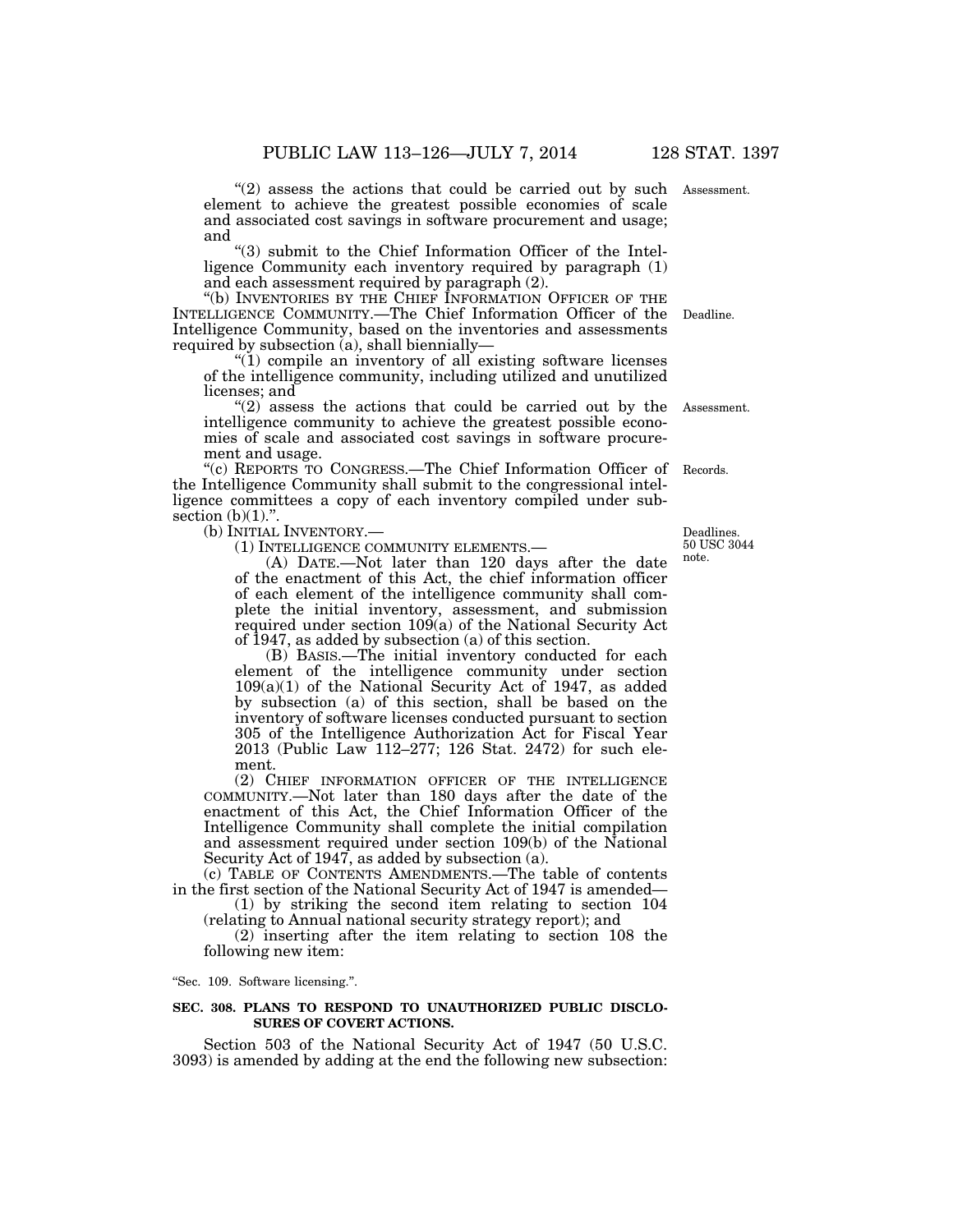President. Plan.

"(h) For each type of activity undertaken as part of a covert action, the President shall establish in writing a plan to respond to the unauthorized public disclosure of that type of activity.''.

#### **SEC. 309. AUDITABILITY.**

(a) IN GENERAL.—Title V of the National Security Act of 1947 (50 U.S.C. 3091 et seq.) is amended by adding at the end the following new section:

50 USC 3108.

#### **''SEC. 509. AUDITABILITY OF CERTAIN ELEMENTS OF THE INTEL-LIGENCE COMMUNITY.**

"(a) REQUIREMENT FOR ANNUAL AUDITS.—The head of each covered entity shall ensure that there is a full financial audit of such covered entity each year beginning with fiscal year 2014. Such audits may be conducted by an internal or external independent accounting or auditing organization.

''(b) REQUIREMENT FOR UNQUALIFIED OPINION.—Beginning as early as practicable, but in no event later than the audit required under subsection (a) for fiscal year 2016, the head of each covered entity shall take all reasonable steps necessary to ensure that each audit required under subsection (a) contains an unqualified opinion on the financial statements of such covered entity for the fiscal year covered by such audit.

''(c) REPORTS TO CONGRESS.—The chief financial officer of each covered entity shall provide to the congressional intelligence committees an annual audit report from an accounting or auditing organization on each audit of the covered entity conducted pursuant to subsection (a).

''(d) COVERED ENTITY DEFINED.—In this section, the term 'covered entity' means the Office of the Director of National Intelligence, the Central Intelligence Agency, the Defense Intelligence Agency, the National Security Agency, the National Reconnaissance Office, and the National Geospatial-Intelligence Agency.''.

(b) TABLE OF CONTENTS AMENDMENT.—The table of contents in the first section of the National Security Act of 1947 is amended by inserting after the item relating to section 508 the following new item:

''Sec. 509. Auditability of certain elements of the intelligence community.''.

### **SEC. 310. REPORTS OF FRAUD, WASTE, AND ABUSE.**

Section 8H(a) of the Inspector General Act of 1978 (5 U.S.C. App.) is amended in paragraph (1)—

(1) by redesignating subparagraphs (B) and (C) as subparagraphs  $(\check{C})$  and  $(\check{D})$ , respectively;

(2) by inserting after subparagraph (A) the following:

''(B) An employee of an element of the intelligence community, an employee assigned or detailed to an element of the intelligence community, or an employee of a contractor to the intelligence community, who intends to report to Congress a complaint or information with respect to an urgent concern may report such complaint or information to the Inspector General of the Intelligence Community.''; and

(3) in subparagraph (D), as redesignated by paragraph  $(1)$ —

(A) by striking ''Act or section 17'' and inserting ''Act, section  $17$ "; and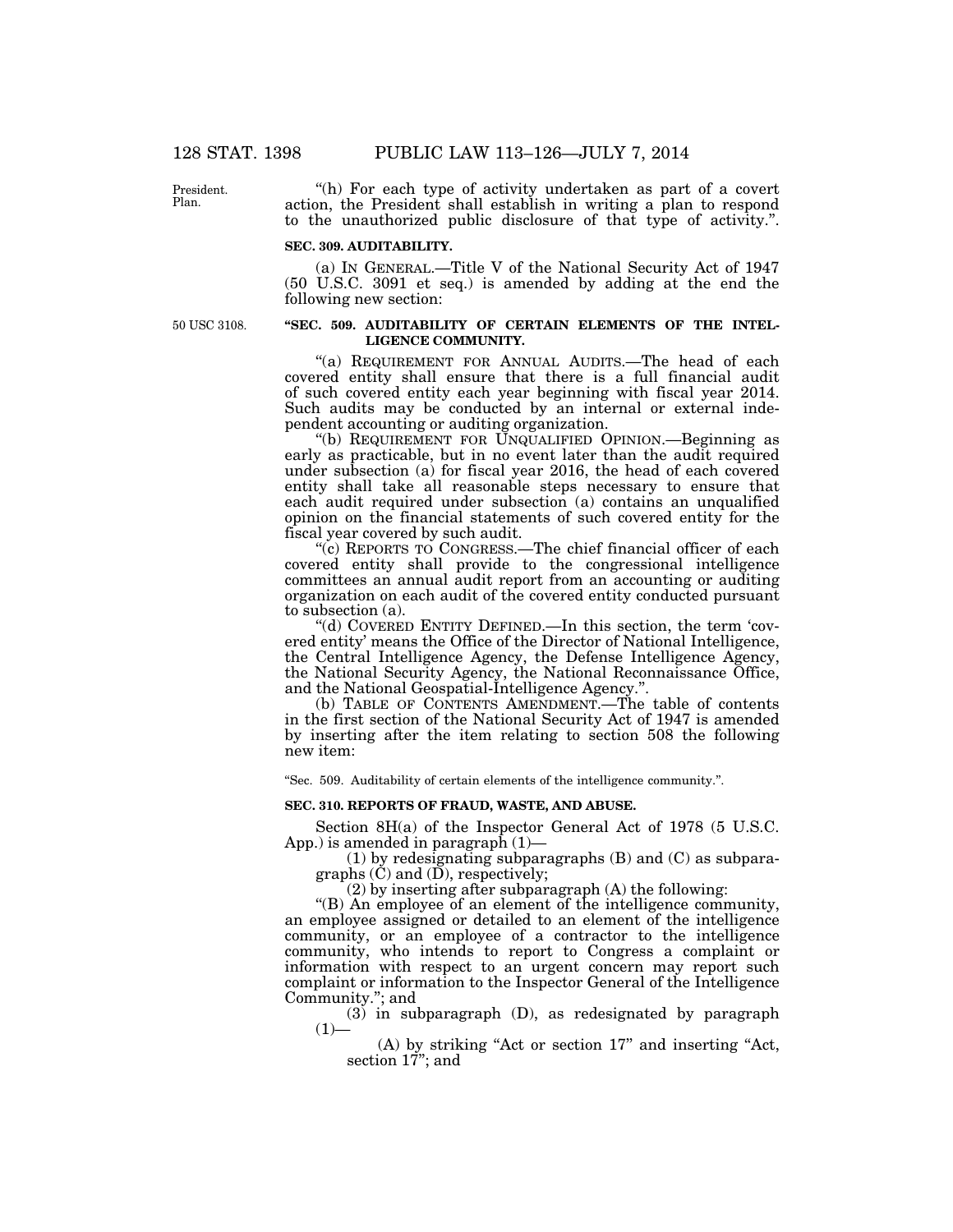(B) by striking the period at the end and inserting '', or section 103H(k) of the National Security Act of 1947  $(50 \text{ U.S.C. } 3033(\text{k}))$ .".

#### **SEC. 311. PUBLIC INTEREST DECLASSIFICATION BOARD.**

Section 710(b) of the Public Interest Declassification Act of 2000 (Public Law 106–567; 50 U.S.C. 3161 note) is amended by striking "2014." and inserting "2018.".

#### **SEC. 312. OFFICIAL REPRESENTATION ITEMS IN SUPPORT OF THE**  14 USC 150 note. **COAST GUARD ATTACHE´ PROGRAM.**

Notwithstanding any other limitation on the amount of funds that may be used for official representation items, the Secretary of Homeland Security may use funds made available to the Secretary through the National Intelligence Program for necessary expenses for intelligence analysis and operations coordination activities for official representation items in support of the Coast Guard Attaché Program.

#### **SEC. 313. DECLASSIFICATION REVIEW OF CERTAIN ITEMS COLLECTED DURING THE MISSION THAT KILLED OSAMA BIN LADEN ON MAY 1, 2011.**

Not later than 120 days after the date of the enactment of Deadline. this Act, the Director of National Intelligence shall—

(1) in the manner described in the classified annex to this Act—

(A) complete a declassification review of documents collected in Abbottabad, Pakistan, during the mission that killed Osama bin Laden on May 1, 2011; and

(B) make publicly available any information declassified as a result of the declassification review required under paragraph (1); and Public

(2) report to the congressional intelligence committees—  $(A)$  the results of the declassification review required under paragraph (1); and

(B) a justification for not declassifying any information required to be included in such declassification review that remains classified.

#### **SEC. 314. MERGER OF THE FOREIGN COUNTERINTELLIGENCE PRO-GRAM AND THE GENERAL DEFENSE INTELLIGENCE PRO-GRAM.**

Notwithstanding any other provision of law, the Director of National Intelligence shall carry out the merger of the Foreign Counterintelligence Program into the General Defense Intelligence Program as directed in the classified annex to this Act. The merger shall go into effect no earlier than 30 days after written notification of the merger is provided to the congressional intelligence committees.

### **Subtitle B—Reporting**

#### **SEC. 321. SIGNIFICANT INTERPRETATIONS OF LAW CONCERNING INTELLIGENCE ACTIVITIES.**

(a) IN GENERAL.—Title V of the National Security Act of 1947 (50 U.S.C. 3021 et seq.), as added by section 309 of this Act, is further amended by adding at the end the following new section:

information.

Reports.

50 USC 3023 note.

Effective date. Notification.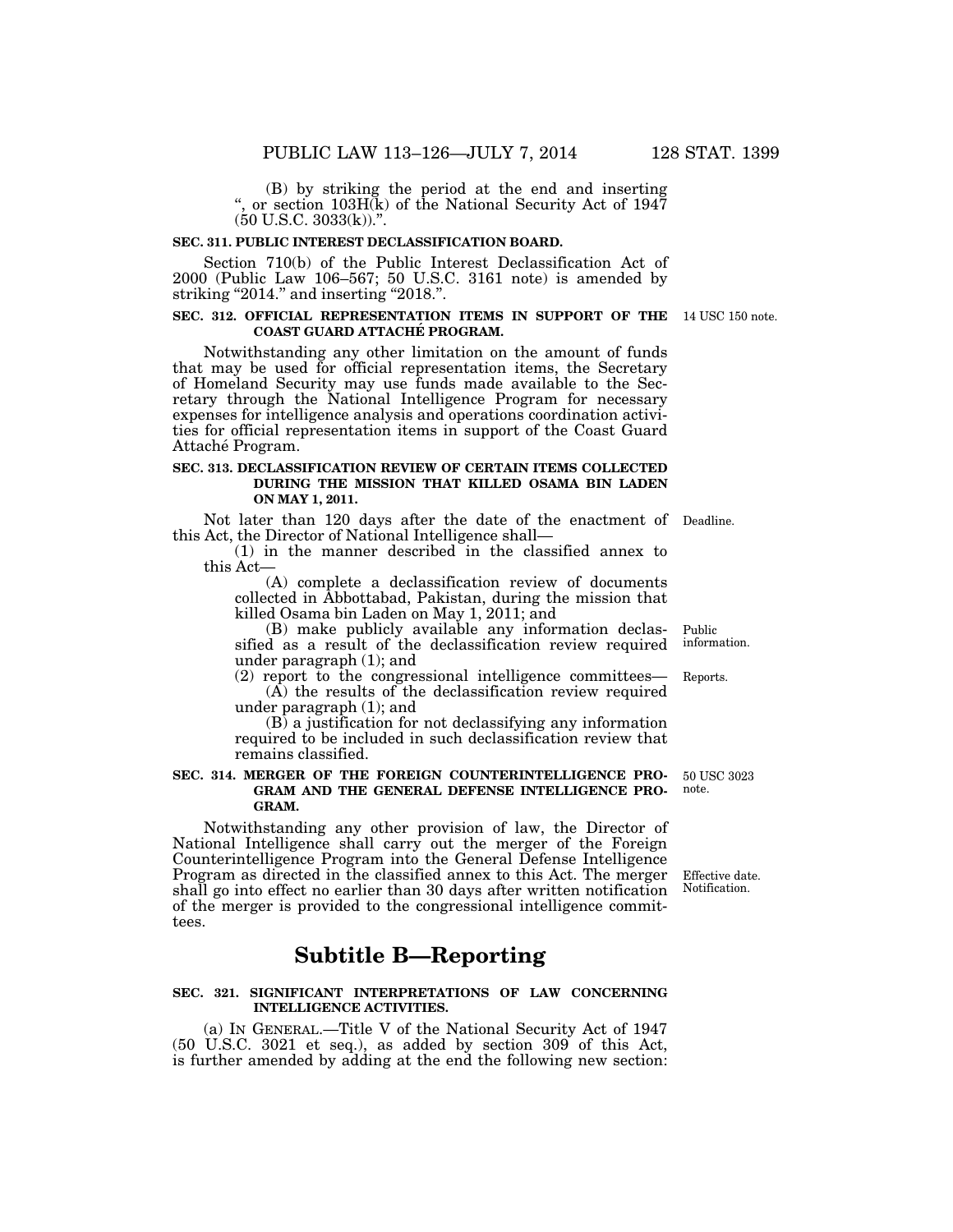#### **''SEC. 510. SIGNIFICANT INTERPRETATIONS OF LAW CONCERNING INTELLIGENCE ACTIVITIES.**

"(a) NOTIFICATION.—Except as provided in subsection (c) and to the extent consistent with due regard for the protection from unauthorized disclosure of classified information relating to sensitive intelligence sources and methods or other exceptionally sensitive matters, the General Counsel of each element of the intelligence community shall notify the congressional intelligence committees, in writing, of any significant legal interpretation of the United States Constitution or Federal law affecting intelligence activities conducted by such element by not later than 30 days after the date of the commencement of any intelligence activity pursuant to such interpretation.

''(b) CONTENT.—Each notification under subsection (a) shall provide a summary of the significant legal interpretation and the intelligence activity or activities conducted pursuant to such interpretation.

 $\mathcal{F}(c)$  EXCEPTIONS.—A notification under subsection (a) shall not be required for a significant legal interpretation if—

 $"(1)$  notice of the significant legal interpretation was previously provided to the congressional intelligence committees under subsection (a); or

"(2) the significant legal interpretation was made before the date of the enactment of the Intelligence Authorization Act for Fiscal Year 2014.

''(d) LIMITED ACCESS FOR COVERT ACTION.—If the President determines that it is essential to limit access to a covert action finding under section  $503(c)(2)$ , the President may limit access to information concerning such finding that is subject to notification under this section to those members of Congress who have been granted access to the relevant finding under section  $503(c)(2)$ .".

(b) TABLE OF CONTENTS AMENDMENT.—The table of contents in the first section of the National Security Act of 1947 is amended by inserting after the item relating to section 509, as so added, the following new item:

''Sec. 510. Significant interpretations of law concerning intelligence activities.''.

28 USC 521 note.

Deadline.

#### **SEC. 322. REVIEW FOR OFFICIAL PUBLICATION OF OPINIONS OF THE OFFICE OF LEGAL COUNSEL OF THE DEPARTMENT OF JUS-TICE CONCERNING INTELLIGENCE ACTIVITIES.**

(a) PROCESS FOR REVIEW FOR OFFICIAL PUBLICATION.—Not later than 180 days after the date of the enactment of this Act, the Attorney General shall, in coordination with the Director of National Intelligence, establish a process for the regular review for official publication of significant opinions of the Office of Legal Counsel of the Department of Justice that have been provided to an element of the intelligence community.

(b) FACTORS.—The process of review of opinions established under subsection (a) shall include consideration of the following:

(1) The potential importance of an opinion to other agencies or officials in the Executive branch.

(2) The likelihood that similar questions addressed in an opinion may arise in the future.

(3) The historical importance of an opinion or the context in which it arose.

(4) The potential significance of an opinion to the overall jurisprudence of the Office of Legal Counsel.

President. Determination.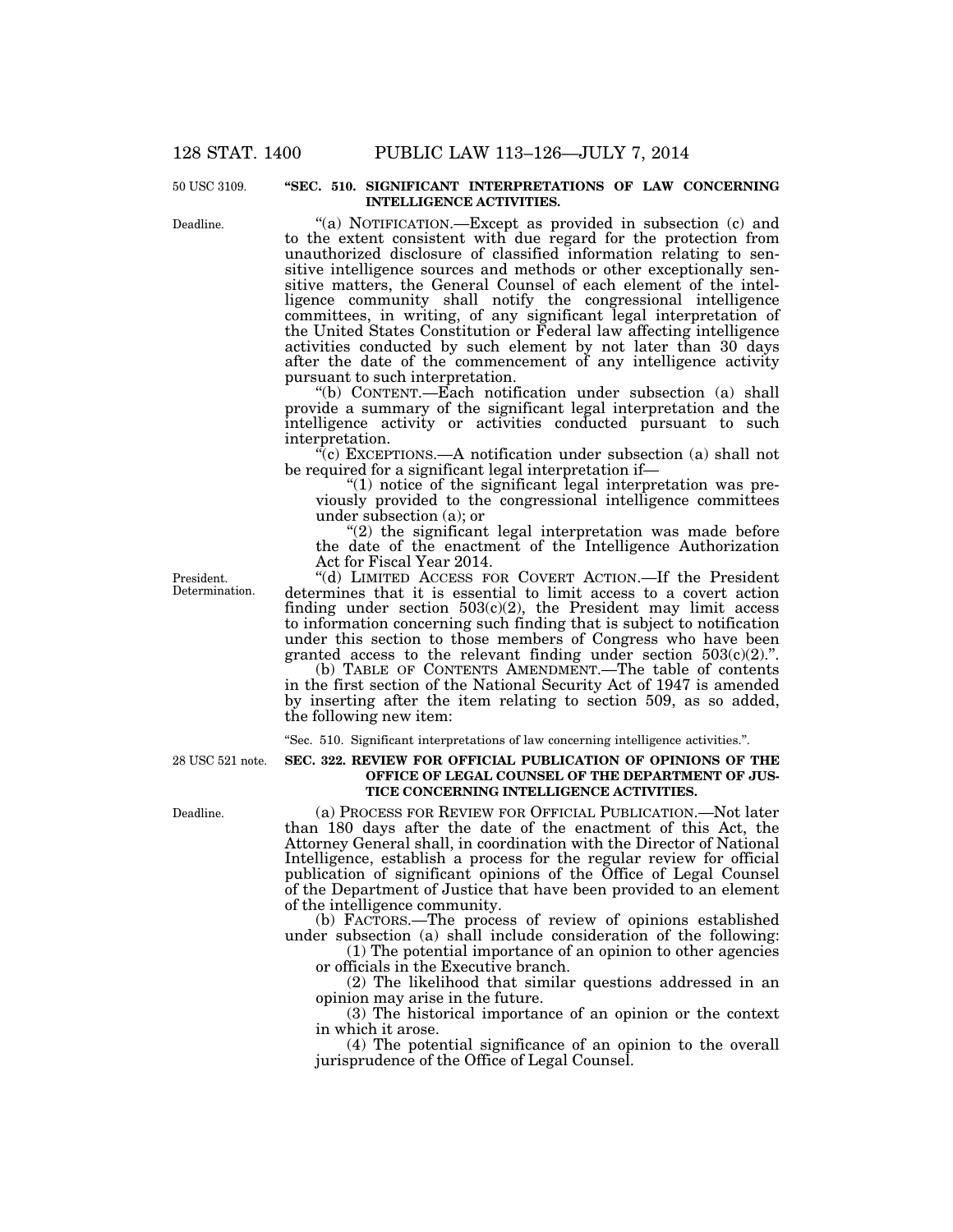(5) Such other factors as the Attorney General and the Director of National Intelligence consider appropriate.

(c) PRESUMPTION.—The process of review established under subsection (a) shall apply a presumption that significant opinions of the Office of Legal Counsel should be published when practicable, consistent with national security and other confidentiality considerations.

(d) CONSTRUCTION.—Nothing in this section shall require the official publication of any opinion of the Office of Legal Counsel, including publication under any circumstance as follows:

(1) When publication would reveal classified or other sensitive information relating to national security.

(2) When publication could reasonably be anticipated to interfere with Federal law enforcement efforts or is prohibited by law.

(3) When publication would conflict with preserving internal Executive branch deliberative processes or protecting other information properly subject to privilege.

(e) REQUIREMENT TO PROVIDE CLASSIFIED OPINIONS TO CON-GRESS.—

(1) IN GENERAL.—Any opinion of the Office of Legal Counsel that would have been selected for publication under the process of review established under subsection (a) but for the fact that publication would reveal classified or other sensitive information relating to national security shall be provided or made available to the appropriate committees of Congress.

(2) EXCEPTION FOR COVERT ACTION.—If the President determines that it is essential to limit access to a covert action finding under section  $503(c)(2)$  of the National Security Act of  $1947$  (50 U.S.C.  $3093(c)(2)$ ), the President may limit access to information concerning such finding that would otherwise be provided or made available under this subsection to those members of Congress who have been granted access to such finding under such section  $503(c)(2)$ .

(f) JUDICIAL REVIEW.—The determination whether an opinion of the Office of Legal Counsel is appropriate for official publication under the process of review established under subsection (a) is discretionary and is not subject to judicial review.

#### **SEC. 323. SUBMITTAL TO CONGRESS BY HEADS OF ELEMENTS OF INTELLIGENCE COMMUNITY OF PLANS FOR ORDERLY SHUTDOWN IN EVENT OF ABSENCE OF APPROPRIATIONS.**

(a) IN GENERAL.—Whenever the head of an applicable agency submits a plan to the Director of the Office of Management and Budget in accordance with section 124 of Office of Management and Budget Circular A–11, pertaining to agency operations in the absence of appropriations, or any successor circular of the Office that requires the head of an applicable agency to submit to the Director a plan for an orderly shutdown in the event of the absence of appropriations, such head shall submit a copy of such plan to the following:

(1) The congressional intelligence committees.

(2) The Subcommittee on Defense of the Committee on Appropriations of the Senate.

(3) The Subcommittee on Defense of the Committee on Appropriations of the House of Representatives.

50 USC 3311.

Records.

President. Determination.

Applicability.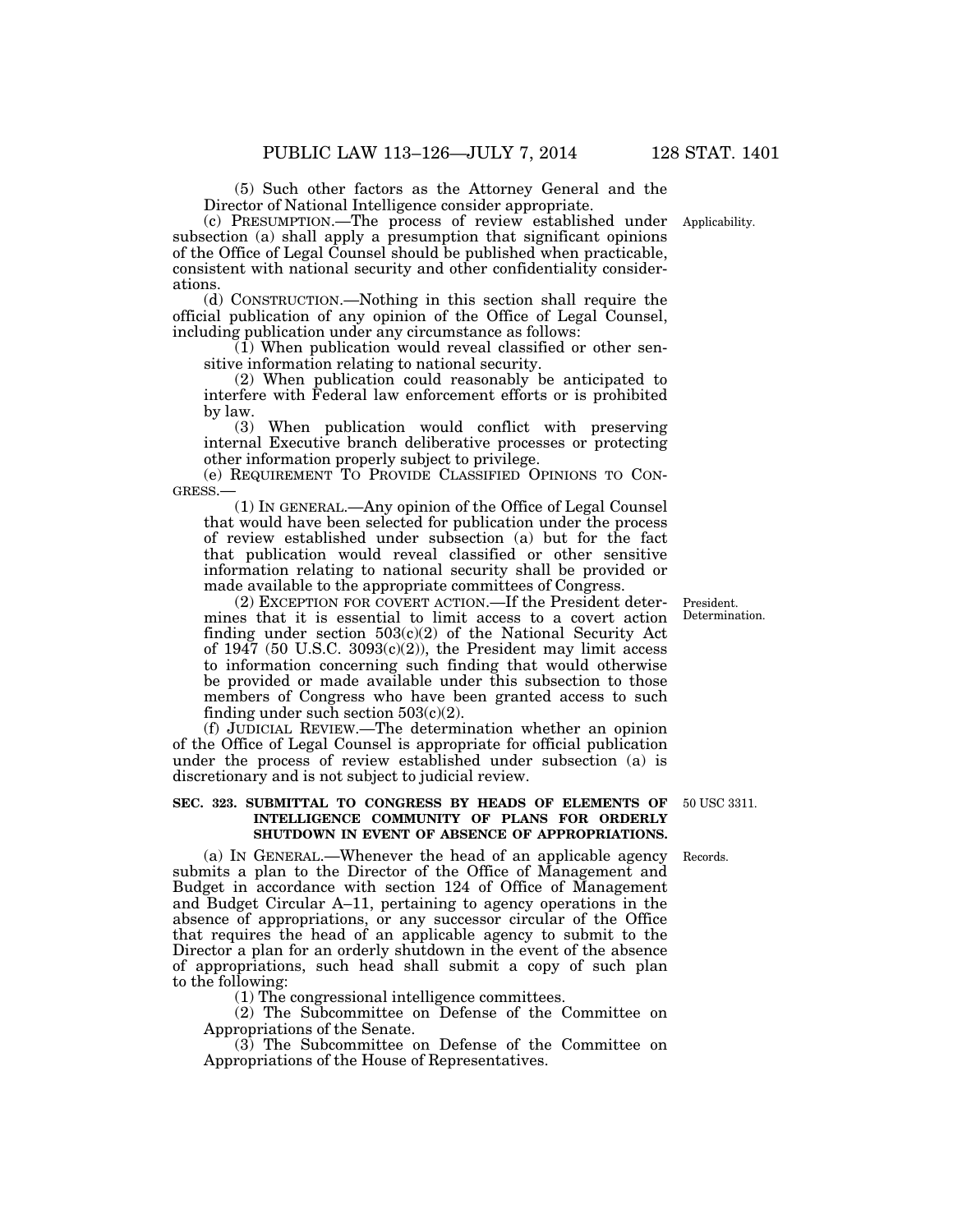(4) In the case of a plan for an element of the intelligence community that is within the Department of Defense, to—

(A) the Committee on Armed Services of the Senate; and

(B) the Committee on Armed Services of the House of Representatives.

(b) HEAD OF AN APPLICABLE AGENCY DEFINED.—In this section, the term ''head of an applicable agency'' includes the following: (1) The Director of National Intelligence.

(2) The Director of the Central Intelligence Agency.

(3) Each head of each element of the intelligence community that is within the Department of Defense.

#### **SEC. 324. REPORTS ON CHEMICAL WEAPONS IN SYRIA.**

(a) IN GENERAL.—Not later than 30 days after the date of the enactment of this Act, the Director of National Intelligence shall submit to Congress a report on the Syrian chemical weapons program.

(b) ELEMENTS.—The report required under subsection (a) shall include the following elements:

(1) A comprehensive assessment of chemical weapon stockpiles in Syria, including names, types, and quantities of chemical weapons agents, types of munitions, and location and form of storage, production, and research and development facilities.

(2) A listing of key personnel associated with the Syrian chemical weapons program.

(3) An assessment of undeclared chemical weapons stockpiles, munitions, and facilities.

(4) An assessment of how these stockpiles, precursors, and delivery systems were obtained.

(5) A description of key intelligence gaps related to the Syrian chemical weapons program.

(6) An assessment of any denial and deception efforts on the part of the Syrian regime related to its chemical weapons program.

(c) PROGRESS REPORTS.—Every 90 days until the date that is 18 months after the date of the enactment of this Act, the Director of National Intelligence shall submit to Congress a progress report providing any material updates to the report required under subsection (a).

50 USC 3330.

#### **SEC. 325. REPORTS TO THE INTELLIGENCE COMMUNITY ON PENETRA-TIONS OF NETWORKS AND INFORMATION SYSTEMS OF CERTAIN CONTRACTORS.**

(a) PROCEDURES FOR REPORTING PENETRATIONS.—The Director of National Intelligence shall establish procedures that require each cleared intelligence contractor to report to an element of the intelligence community designated by the Director for purposes of such procedures when a network or information system of such contractor that meets the criteria established pursuant to subsection (b) is successfully penetrated.

(b) NETWORKS AND INFORMATION SYSTEMS SUBJECT TO REPORTING.—The Director of National Intelligence shall, in consultation with appropriate officials, establish criteria for covered networks to be subject to the procedures for reporting system penetrations under subsection (a).

(c) PROCEDURE REQUIREMENTS.—

Consultation. Criteria.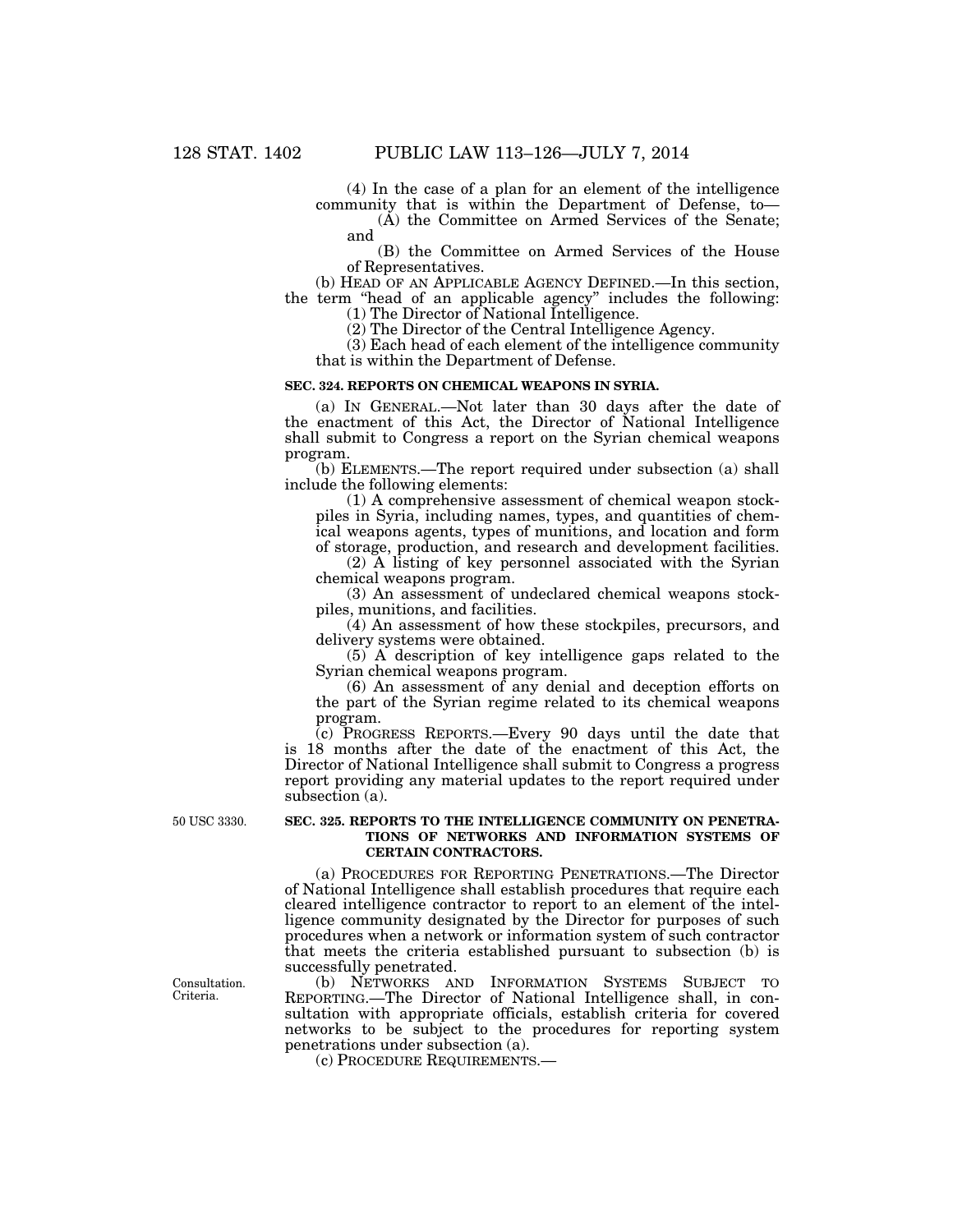(1) RAPID REPORTING.—The procedures established pursuant to subsection (a) shall require each cleared intelligence contractor to rapidly report to an element of the intelligence community designated pursuant to subsection (a) of each successful penetration of the network or information systems of such contractor that meet the criteria established pursuant to subsection (b). Each such report shall include the following:

(A) A description of the technique or method used in such penetration.

(B) A sample of the malicious software, if discovered and isolated by the contractor, involved in such penetration.

(C) A summary of information created by or for such element in connection with any program of such element that has been potentially compromised due to such penetration.

(2) ACCESS TO EQUIPMENT AND INFORMATION BY INTEL-LIGENCE COMMUNITY PERSONNEL.—The procedures established pursuant to subsection (a) shall—

(A) include mechanisms for intelligence community personnel to, upon request, obtain access to equipment or information of a cleared intelligence contractor necessary to conduct forensic analysis in addition to any analysis conducted by such contractor;

(B) provide that a cleared intelligence contractor is only required to provide access to equipment or information as described in subparagraph (A) to determine whether information created by or for an element of the intelligence community in connection with any intelligence community program was successfully exfiltrated from a network or information system of such contractor and, if so, what information was exfiltrated; and

(C) provide for the reasonable protection of trade secrets, commercial or financial information, and information that can be used to identify a specific person (other than the name of the suspected perpetrator of the penetration).

(3) LIMITATION ON DISSEMINATION OF CERTAIN INFORMA-TION.—The procedures established pursuant to subsection (a) shall prohibit the dissemination outside the intelligence community of information obtained or derived through such procedures that is not created by or for the intelligence community except—

(A) with the approval of the contractor providing such information;

(B) to the congressional intelligence committees or the Subcommittees on Defense of the Committees on Appropriations of the House of Representatives and the Senate for such committees and such Subcommittees to perform oversight; or

(C) to law enforcement agencies to investigate a penetration reported under this section.

(d) ISSUANCE OF PROCEDURES AND ESTABLISHMENT OF CRI-TERIA.—

(1) IN GENERAL.—Not later than 90 days after the date of the enactment of this Act, the Director of National Intelligence shall establish the procedures required under subsection (a) and the criteria required under subsection (b).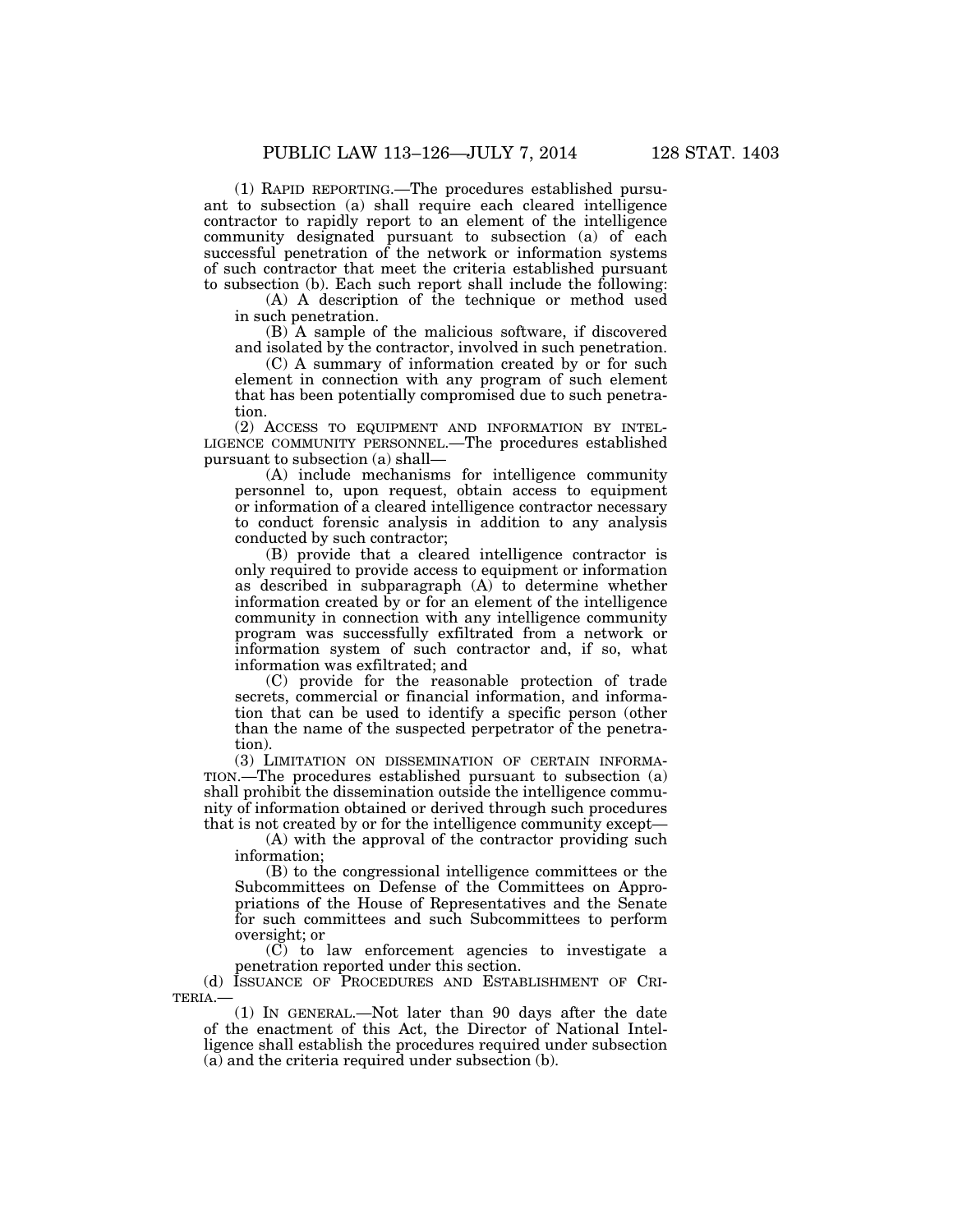(2) APPLICABILITY DATE.—The requirements of this section shall apply on the date on which the Director of National Intelligence establishes the procedures required under this section.

Procedures.

(e) COORDINATION WITH THE SECRETARY OF DEFENSE TO PRE-VENT DUPLICATE REPORTING.—Not later than 180 days after the date of the enactment of this Act, the Director of National Intelligence and the Secretary of Defense shall establish procedures to permit a contractor that is a cleared intelligence contractor and a cleared defense contractor under section 941 of the National Defense Authorization Act for Fiscal Year 2013 (Public Law 112– 239; 10 U.S.C. 2224 note) to submit a single report that satisfies the requirements of this section and such section 941 for an incident of penetration of network or information system.

(f) DEFINITIONS.—In this section:

(1) CLEARED INTELLIGENCE CONTRACTOR.—The term "cleared intelligence contractor" means a private entity granted clearance by the Director of National Intelligence or the head of an element of the intelligence community to access, receive, or store classified information for the purpose of bidding for a contract or conducting activities in support of any program of an element of the intelligence community.

(2) COVERED NETWORK.—The term ''covered network'' means a network or information system of a cleared intelligence contractor that contains or processes information created by or for an element of the intelligence community with respect to which such contractor is required to apply enhanced protection.

(g) SAVINGS CLAUSES.—Nothing in this section shall be construed to alter or limit any otherwise authorized access by government personnel to networks or information systems owned or operated by a contractor that processes or stores government data.

#### **SEC. 326. REPORT ON ELECTRONIC WASTE.**

(a) REPORT.—Not later than 90 days after the date of the enactment of this Act, the Director of National Intelligence shall submit to the congressional intelligence committees a report on the extent to which the intelligence community has implemented the recommendations of the Inspector General of the Intelligence Community contained in the report entitled ''Study of Intelligence Community Electronic Waste Disposal Practices'' issued in May 2013. Such report shall include an assessment of the extent to which the policies, standards, and guidelines of the intelligence community governing the proper disposal of electronic waste are applicable to covered commercial electronic waste that may contain classified information.

(b) DEFINITIONS.—In this section:

(1) COVERED COMMERCIAL ELECTRONIC WASTE.—The term "covered commercial electronic waste" means electronic waste of a commercial entity that contracts with an element of the intelligence community.

(2) ELECTRONIC WASTE.—The term ''electronic waste'' includes any obsolete, broken, or irreparable electronic device, including a television, copier, facsimile machine, tablet, telephone, computer, computer monitor, laptop, printer, scanner, and associated electrical wiring.

Assessment.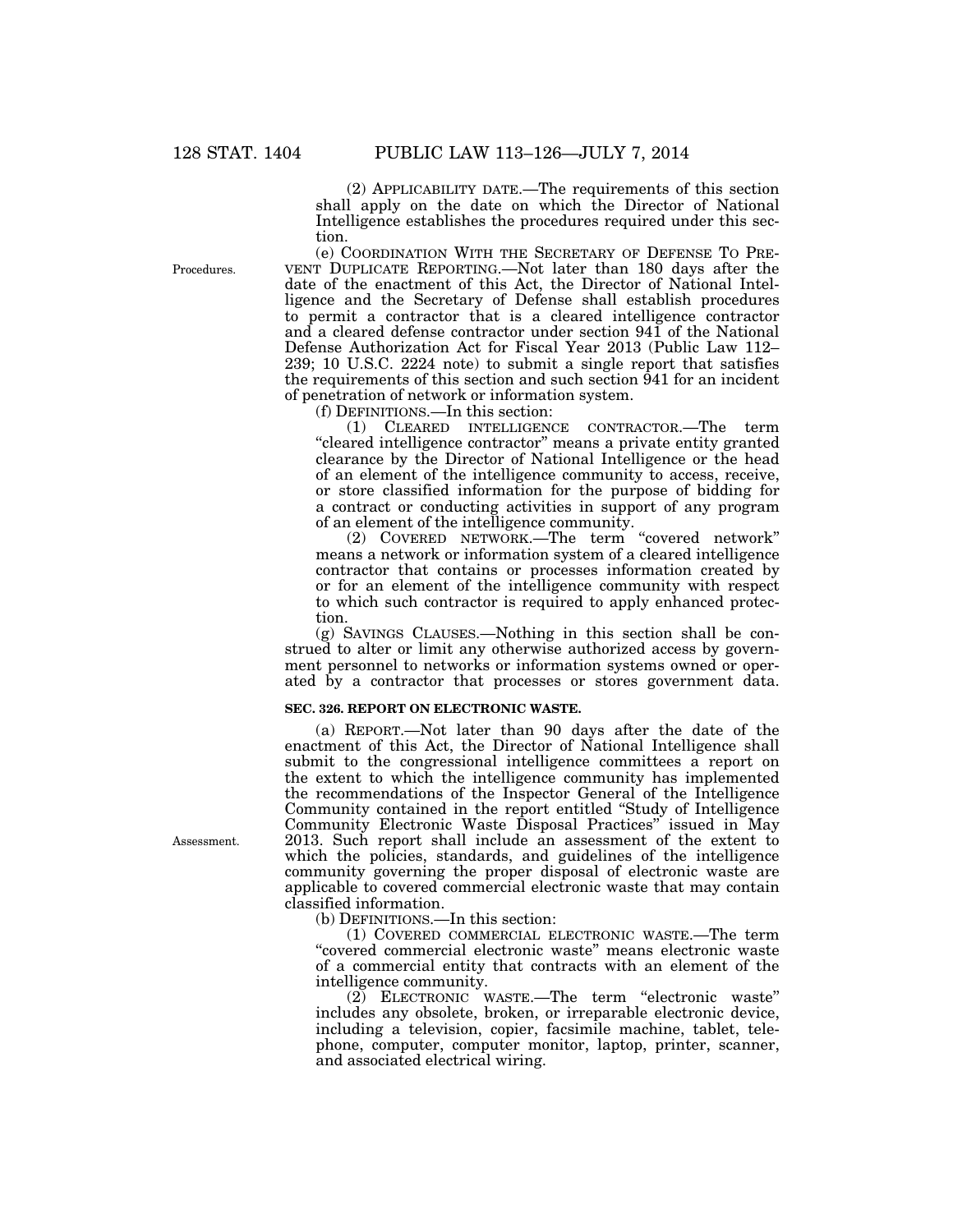#### **SEC. 327. PROMOTING STEM EDUCATION TO MEET THE FUTURE WORKFORCE NEEDS OF THE INTELLIGENCE COMMUNITY.**

(a) REPORT.—Not later than 180 days after the date of the enactment of this Act, the Director of National Intelligence shall submit to the Secretary of Education and the congressional intelligence committees a report describing the anticipated hiring needs of the intelligence community in the fields of science, technology, engineering, and mathematics, including cybersecurity and computer literacy. The report shall—

(1) describe the extent to which competitions, challenges, or internships at elements of the intelligence community that do not involve access to classified information may be utilized to promote education in the fields of science, technology, engineering, and mathematics, including cybersecurity and computer literacy, within high schools or institutions of higher education in the United States;

(2) include cost estimates for carrying out such competitions, challenges, or internships; and

(3) include strategies for conducting expedited security clearance investigations and adjudications for students at institutions of higher education for purposes of offering internships at elements of the intelligence community.

(b) CONSIDERATION OF EXISTING PROGRAMS.—In developing the report under subsection (a), the Director shall take into consideration existing programs of the intelligence community, including the education programs of the National Security Agency and the Information Assurance Scholarship Program of the Department of Defense, as appropriate.

(c) DEFINITIONS.—In this section:

(1) HIGH SCHOOL.—The term ''high school'' mean a school that awards a secondary school diploma.

(2) INSTITUTION OF HIGHER EDUCATION.—The term ''institution of higher education'' has the meaning given the term in section 101(a) of the Higher Education Act of 1965 (20 U.S.C. 1001(a)).

(3) SECONDARY SCHOOL.—The term ''secondary school'' has the meaning given the term in section 9101 of the Elementary and Secondary Education Act of 1965 (20 U.S.C. 7801).

#### **SEC. 328. REPEAL OF THE TERMINATION OF NOTIFICATION REQUIRE-MENTS REGARDING THE AUTHORIZED DISCLOSURE OF NATIONAL INTELLIGENCE.**

50 USC 3349.

Section 504 of the Intelligence Authorization Act for Fiscal Year 2013 (Public Law 112–277; 126 Stat. 2477) is amended by striking subsection (e).

#### **SEC. 329. REPEAL OR MODIFICATION OF CERTAIN REPORTING REQUIREMENTS.**

(a) REPEAL OF REPORTING REQUIREMENTS.—

(1) THREAT OF ATTACK ON THE UNITED STATES USING WEAPONS OF MASS DESTRUCTION.—Section 114 of the National Security Act of 1947 (50 U.S.C. 3050) is amended by striking subsection (b).

(2) TREATY ON CONVENTIONAL ARMED FORCES IN EUROPE.— Section 2(5)(E) of the Senate resolution advising and consenting to ratification of the Document Agreed Among the States Parties to the Treaty on Conventional Armed Forces in Europe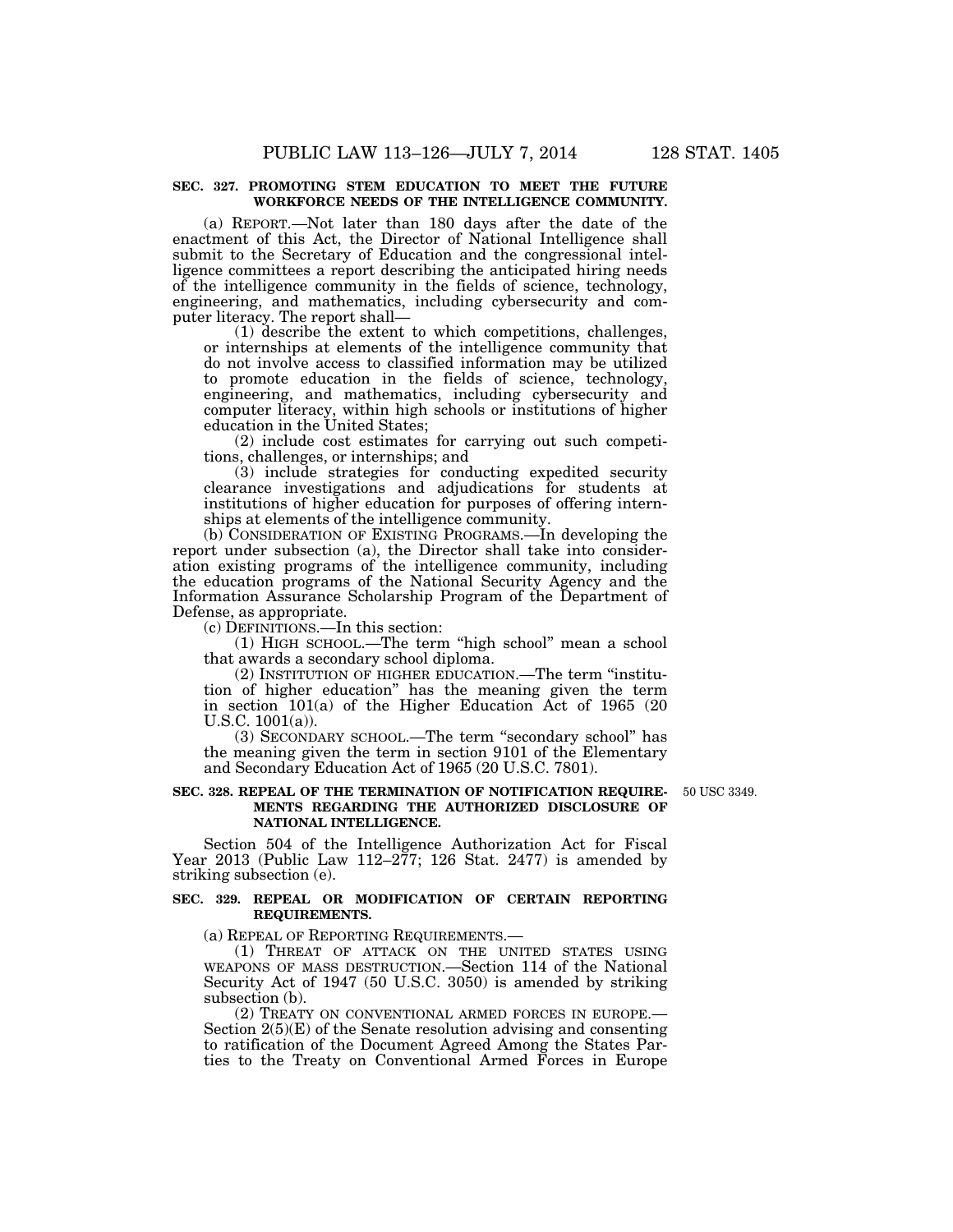(CFE) of November 19, 1990, adopted at Vienna May 31, 1996 (Treaty Doc. 105–5) (commonly referred to as the ''CFE Flank Document''), 105th Congress, agreed to May 14, 1997, is repealed.

(b) MODIFICATION OF REPORTING REQUIREMENTS.—

(1) INTELLIGENCE ADVISORY COMMITTEES.—Section 410(b) of the Intelligence Authorization Act for Fiscal Year 2010 (50 U.S.C. 3309) is amended to read as follows:

''(b) NOTIFICATION OF ESTABLISHMENT OF ADVISORY COM-MITTEE.—The Director of National Intelligence and the Director of the Central Intelligence Agency shall each notify the congressional intelligence committees each time each such Director creates an advisory committee. Each notification shall include—

 $\ddot{a}$  a description of such advisory committee, including the subject matter of such committee;

"(2) a list of members of such advisory committee; and

 $'(3)$  in the case of an advisory committee created by the Director of National Intelligence, the reasons for a determination by the Director under section 4(b)(3) of the Federal Advisory Committee Act (5 U.S.C. App.) that an advisory committee cannot comply with the requirements of such Act.".<br>(2) INTELLIGENCE INFORMATION SHARING.—Section

SHARING.—Section  $102A(g)(4)$  of the National Security Act of 1947 (50 U.S.C.  $3024(g)(4)$  is amended to read as follows:

"(4) The Director of National Intelligence shall, in a timely manner, report to Congress any statute, regulation, policy, or practice that the Director believes impedes the ability of the Director to fully and effectively ensure maximum availability of access to intelligence information within the intelligence community consistent with the protection of the national security of the United States.''.

(3) INTELLIGENCE COMMUNITY BUSINESS SYSTEM TRANS-FORMATION.—Section 506D(j) of the National Security Act of 1947 (50 U.S.C. 3100(j)) is amended in the matter preceding paragraph  $(1)$  by striking "2015" and inserting "2014".

(4) ACTIVITIES OF PRIVACY AND CIVIL LIBERTIES OFFICERS.— Section 1062(f)(1) of the Intelligence Reform and Terrorism Prevention Act of 2004 (42 U.S.C. 2000ee– $1(f)(1)$ ) is amended in the matter preceding subparagraph (A) by striking "quarterly'' and inserting ''semiannually''.

(c) CONFORMING AMENDMENTS.—The National Security Act of 1947 (50 U.S.C. 3001 et seq.) is amended—

(1) in the table of contents in the first section, by striking the item relating to section 114 and inserting the following new item:

"Sec. 114. Annual report on hiring and retention of minority employees.";

(2) in section 114 (50 U.S.C. 3050)—

(A) by amending the heading to read as follows: ''**ANNUAL REPORT ON HIRING AND RETENTION OF MINORITY EMPLOYEES**'';

(B) by striking "(a) ANNUAL REPORT ON HIRING AND RETENTION OF MINORITY EMPLOYEES.-";

(C) by redesignating paragraphs (1) through (5) as subsections (a) through (e), respectively;

(D) in subsection (b) (as so redesignated)—

Reports.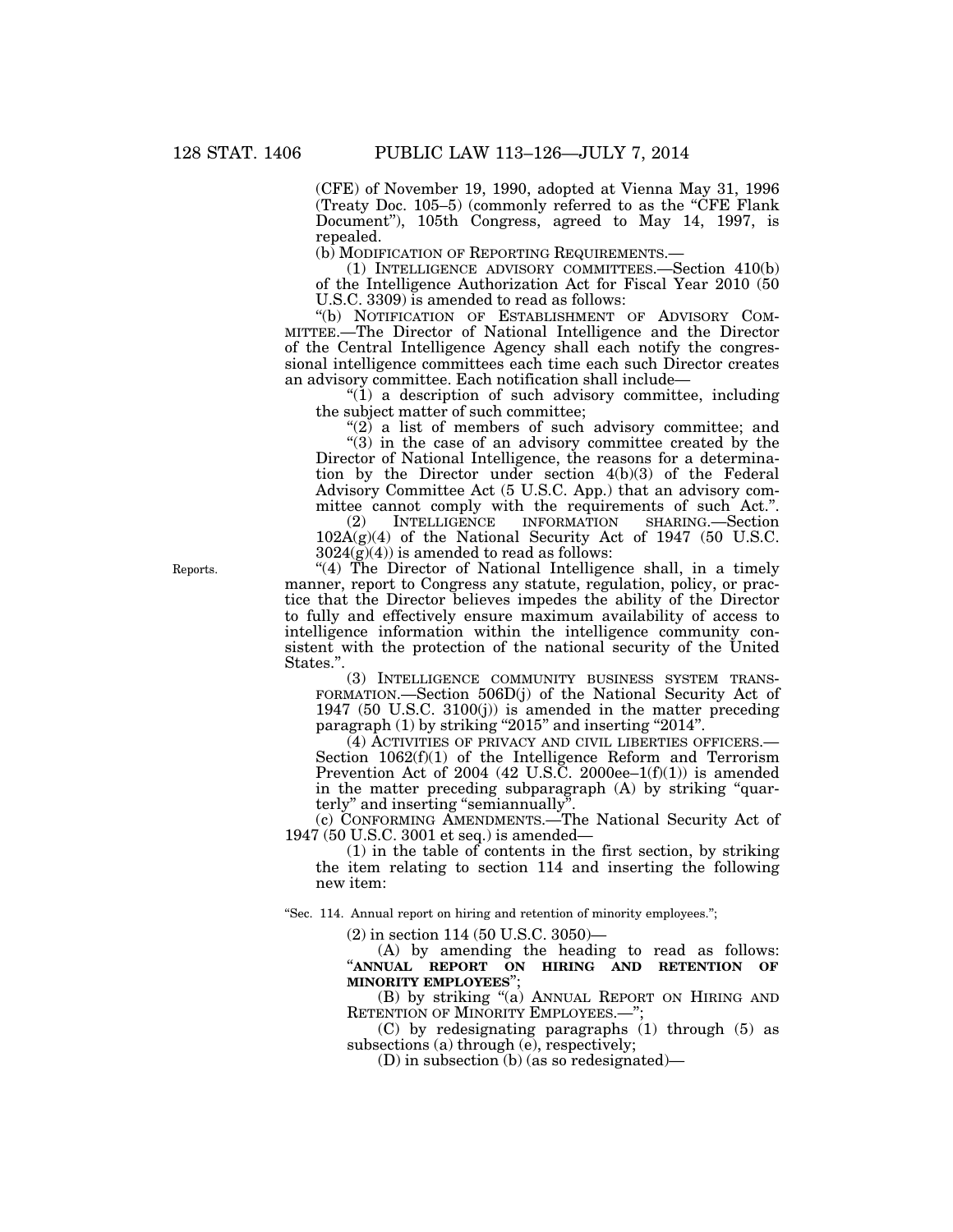(i) by redesignating subparagraphs (A) through (C) as paragraphs (1) through (3), respectively; and

(ii) in paragraph  $(2)$  (as so redesignated)–

(I) by redesignating clauses (i) and (ii) as subparagraphs (A) and (B), respectively; and

 $(II)$  in the matter preceding subparagraph  $(A)$ (as so redesignated), by striking ''clauses (i) and

(ii)" and inserting "subparagraphs  $(A)$  and  $(B)$ ";

(E) in subsection (d) (as redesignated by subparagraph (C) of this paragraph), by striking ''subsection'' and inserting ''section''; and

(F) in subsection (e) (as redesignated by subparagraph (C) of this paragraph)—

(i) by redesignating subparagraphs (A) through (C) as paragraphs  $(1)$  through  $(3)$ , respectively; and

 $(ii)$  by striking "subsection," and inserting "section''; and

(3) in section 507 (50 U.S.C. 3106)—<br>(A) in subsection (a)—

(A) in subsection (a)—

(i) by striking ''(1) The date'' and inserting ''The date'';

(ii) by striking "subsection  $(c)(1)(A)$ " and inserting "subsection  $(c)(1)$ ";

(iii) by striking paragraph (2); and

(iv) by redesignating subparagraphs (A) through (F) as paragraphs (1) through (6), respectively;

 $(B)$  in subsection  $(c)(1)$ —

(i) by striking " $(A)$  Except" and inserting "Except"; and

(ii) by striking subparagraph (B); and

 $(C)$  in subsection  $(d)(1)$ -

 $(i)$  in subparagraph  $(A)$ —

(I) by striking "subsection  $(a)(1)$ " and inserting "subsection (a)"; and

(II) by inserting "and" after "March 1;";

(ii) by striking subparagraph (B); and

(iii) by redesignating subparagraph (C) as subparagraph (B).

# **TITLE IV—MATTERS RELATING TO ELE-MENTS OF THE INTELLIGENCE COM-MUNITY**

# **Subtitle A—National Security Agency**

#### **SEC. 401. APPOINTMENT OF THE DIRECTOR OF THE NATIONAL SECU-RITY AGENCY.**

(a) DIRECTOR OF THE NATIONAL SECURITY AGENCY.—Section 2 of the National Security Agency Act of 1959 (50 U.S.C. 3602) is amended—

(1) by inserting ''(b)'' before ''There''; and

(2) by inserting before subsection (b), as so designated by paragraph (1), the following:

" $(a)(1)$  There is a Director of the National Security Agency.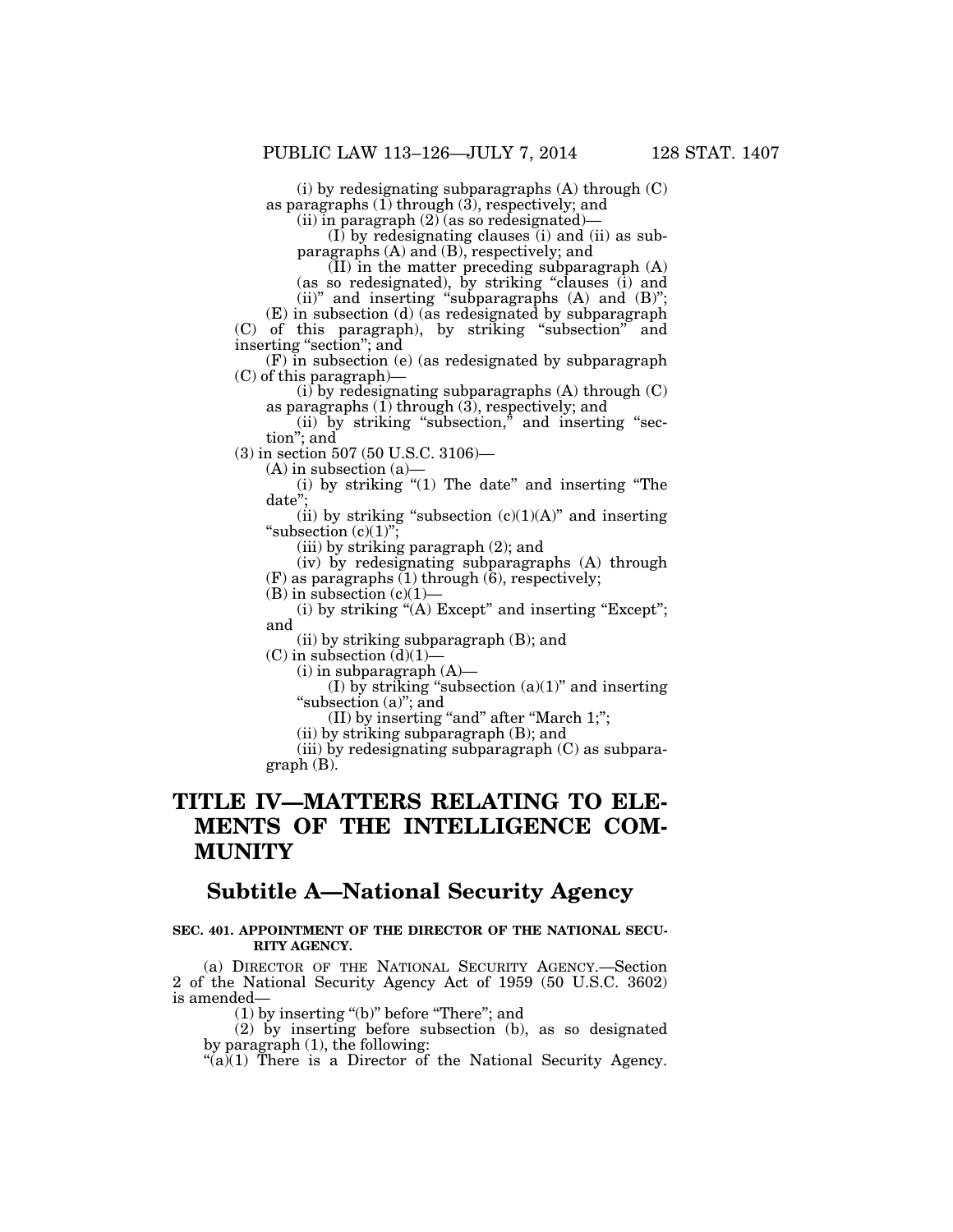Appointment. President.

50 USC 3602 note.

"(2) The Director of the National Security Agency shall be appointed by the President, by and with the advice and consent of the Senate.

''(3) The Director of the National Security Agency shall be the head of the National Security Agency and shall discharge such functions and duties as are provided by this Act or otherwise by law or executive order.".<br>(b) POSITION OF IMPORTANCE AND RESPONSIBILITY.—

 $(1)$  In GENERAL.—The President may designate the Director of the National Security Agency as a position of importance and responsibility under section 601 of title 10, United States Code.

(2) EFFECTIVE DATE.—Paragraph (1) shall take effect on the date of the enactment of this Act.

#### **SEC. 402. APPOINTMENT OF THE INSPECTOR GENERAL OF THE NATIONAL SECURITY AGENCY.**

The Inspector General Act of 1978 (5 U.S.C. App.) is amended—  $(1)$  in section 8G(a)(2), by striking "the National Security Agency,''; and

(2) in section 12—

(A) in paragraph (1), by striking ''or the Federal Cochairpersons of the Commissions established under section 15301 of title 40, United States Code;'' and inserting "the Federal Cochairpersons of the Commissions established under section 15301 of title 40, United States Code; the Director of the National Security Agency;''; and

(B) in paragraph (2), by striking ''or the Commissions established under section 15301 of title 40, United States Code,'' and inserting ''the Commissions established under section 15301 of title 40, United States Code, the National Security Agency,''.

**SEC. 403. EFFECTIVE DATE AND APPLICABILITY.** 

(a) IN GENERAL.—Except as otherwise specifically provided, the amendments made by sections 401 and 402 shall take effect on October 1, 2014, and shall apply upon the earlier of—

 $(1)$  in the case of section  $401-$ 

(A) the date of the first nomination by the President of an individual to serve as the Director of the National Security Agency that occurs on or after October 1, 2014; or

(B) the date of the cessation of the performance of the duties of the Director of the National Security Agency by the individual performing such duties on October 1, 2014; and

(2) in the case of section 402—

(A) the date of the first nomination by the President of an individual to serve as the Inspector General of the National Security Agency that occurs on or after October 1, 2014; or

(B) the date of the cessation of the performance of the duties of the Inspector General of the National Security Agency by the individual performing such duties on October 1, 2014.

(b) EXCEPTION FOR INITIAL NOMINATIONS.—Notwithstanding paragraph  $(1)(A)$  or  $(2)(A)$  of subsection  $(a)$ , an individual serving as the Director of the National Security Agency or the Inspector

5 USC app. 8G note.

President.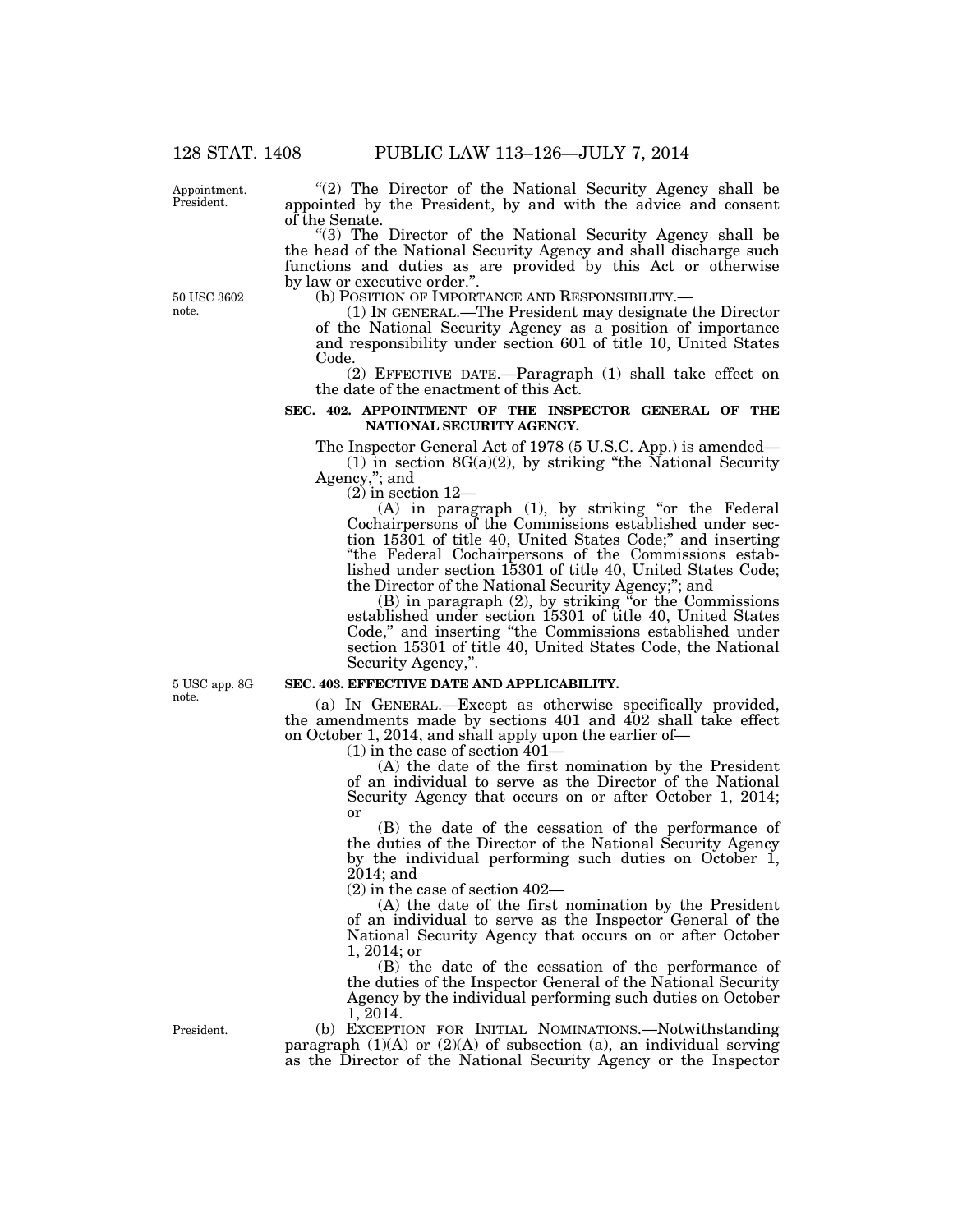General of the National Security Agency on the date that the President first nominates an individual for such position on or after October 1, 2014, may continue to perform in that position after such date of nomination and until the individual appointed to the position, by and with the advice and consent of the Senate, assumes the duties of the position.

(c) INCUMBENT INSPECTOR GENERAL.—The individual serving as Inspector General of the National Security Agency on the date of the enactment of this Act shall be eligible to be appointed by the President to a new term of service under section 3 of the Inspector General Act of 1978 (5 U.S.C. App.), by and with the advice and consent of the Senate.

# **Subtitle B—National Reconnaissance Office**

#### **SEC. 411. APPOINTMENT OF THE DIRECTOR OF THE NATIONAL RECON-NAISSANCE OFFICE.**

(a) IN GENERAL.—The National Security Act of 1947 (50 U.S.C. 3001 et seq.) is amended by adding after section 106 the following:

#### **''SEC. 106A. DIRECTOR OF THE NATIONAL RECONNAISSANCE OFFICE.**  50 USC 3041a.

''(a) IN GENERAL.—There is a Director of the National Reconnaissance Office.

''(b) APPOINTMENT.—The Director of the National Reconnaissance Office shall be appointed by the President, by and with the advice and consent of the Senate.

''(c) FUNCTIONS AND DUTIES.—The Director of the National Reconnaissance Office shall be the head of the National Reconnaissance Office and shall discharge such functions and duties as are provided by this Act or otherwise by law or executive order.''. (b) POSITION OF IMPORTANCE AND RESPONSIBILITY.—

(1) IN GENERAL.—The President may designate the Director of the National Reconnaissance Office as a position of importance and responsibility under section 601 of title 10, United

States Code. (2) EFFECTIVE DATE.—Paragraph (1) shall take effect on the date of the enactment of this Act.

(c) TABLE OF CONTENTS AMENDMENT.—The table of contents in the first section of the National Security Act of 1947 (50 U.S.C. 3001 et seq.) is amended by inserting after the item relating to section 106 the following:

''Sec. 106A. Director of the National Reconnaissance Office.''.

#### **SEC. 412. APPOINTMENT OF THE INSPECTOR GENERAL OF THE NATIONAL RECONNAISSANCE OFFICE.**

The Inspector General Act of 1978 (5 U.S.C. App.)—

 $(1)$  in section 8G(a)(2), as amended by section 402, is further 5 USC app. amended by striking ''the National Reconnaissance Office,''; and

(2) in section 12, as amended by section 402, is further 5 USC app. amended—

(A) in paragraph (1), by inserting ''or the Director of the National Reconnaissance Office;'' before ''as the case may be;''; and

50 USC 3041a note.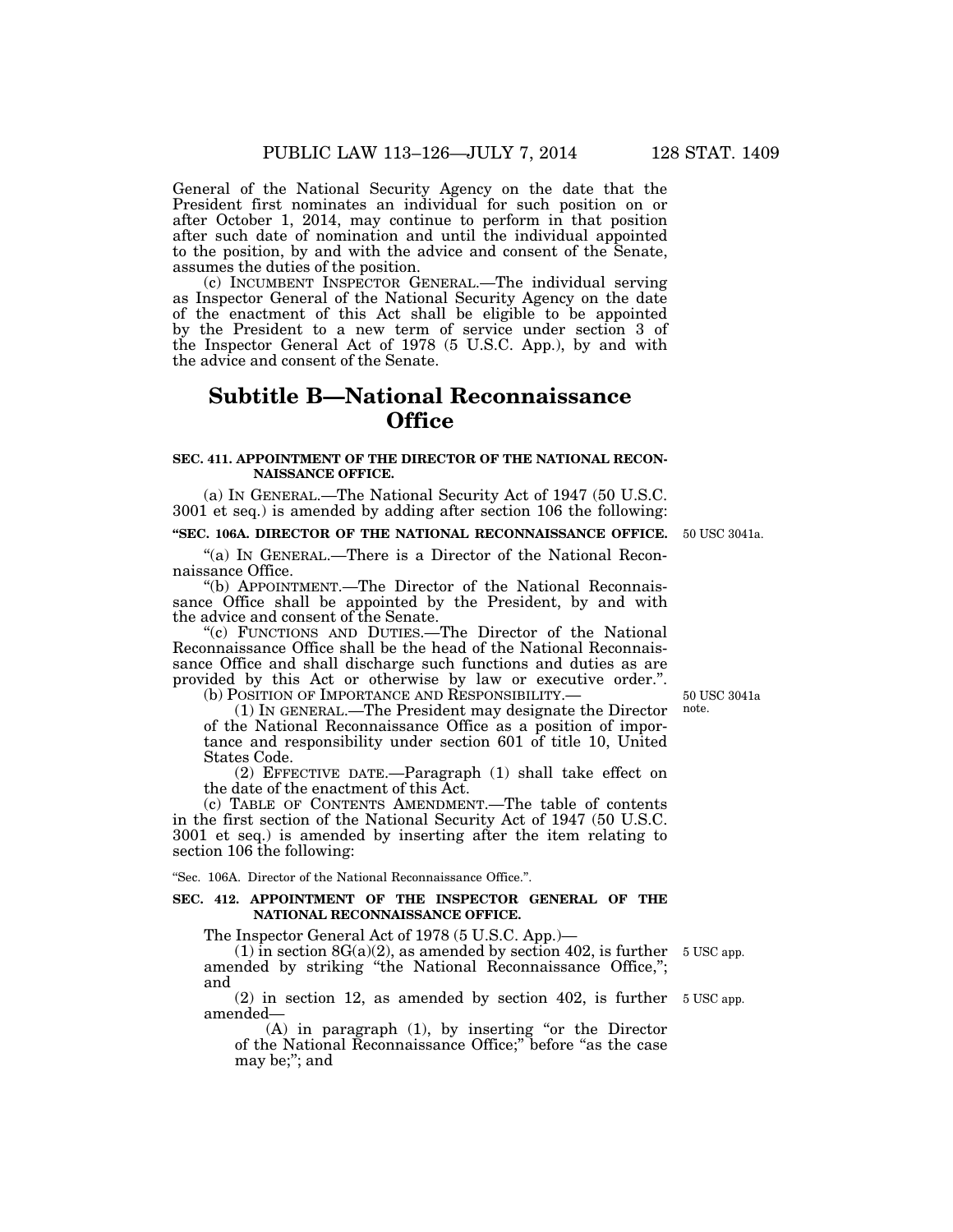(B) in paragraph (2), by inserting ''or the National Reconnaissance Office," before "as the case may be;".

5 USC app. 8G note.

#### **SEC. 413. EFFECTIVE DATE AND APPLICABILITY.**

(a) IN GENERAL.—The amendments made by sections 411 and 412 shall take effect on October 1, 2014, and shall apply upon the earlier of—

(1) in the case of section 411—

(A) the date of the first nomination by the President of an individual to serve as the Director of the National Reconnaissance Office that occurs on or after October 1, 2014; or

(B) the date of the cessation of the performance of the duties of the Director of the National Reconnaissance Office by the individual performing such duties on October 1, 2014; and

(2) in the case of section 412—

(A) the date of the first nomination by the President of an individual to serve as the Inspector General of the National Reconnaissance Office that occurs on or after October 1, 2014; or

(B) the date of the cessation of the performance of the duties of the Inspector General of the National Reconnaissance Office by the individual performing such duties on October 1, 2014.

(b) EXCEPTION FOR INITIAL NOMINATIONS.—Notwithstanding paragraph (1)(A) or (2)(A) of subsection (a), an individual serving as the Director of the National Reconnaissance Office or the Inspector General of the National Reconnaissance Office on the date that the President first nominates an individual for such position on or after October 1, 2014, may continue to perform in that position after such date of nomination and until the individual appointed to the position, by and with the advice and consent of the Senate, assumes the duties of the position.

(c) INCUMBENT INSPECTOR GENERAL.—The individual serving as Inspector General of the National Reconnaissance Office on the date of the enactment of this Act shall be eligible to be appointed by the President to a new term of service under section 3 of the Inspector General Act of 1978 (5 U.S.C. App.), by and with the advice and consent of the Senate.

# **Subtitle C—Central Intelligence Agency**

#### **SEC. 421. GIFTS, DEVISES, AND BEQUESTS.**

Section 12 of the Central Intelligence Agency Act of 1949 (50 U.S.C. 3512) is amended—

(1) by striking the section heading and inserting ''GIFTS, DEVISES, AND BEQUESTS'

(2) in subsection  $(a)(2)$ -

(A) by inserting ''by the Director as a gift to the Agency'' after ''accepted''; and

(B) by striking ''this section'' and inserting ''this subsection'';

(3) in subsection (b), by striking ''this section,'' and inserting "subsection  $(a)$ ,";

President.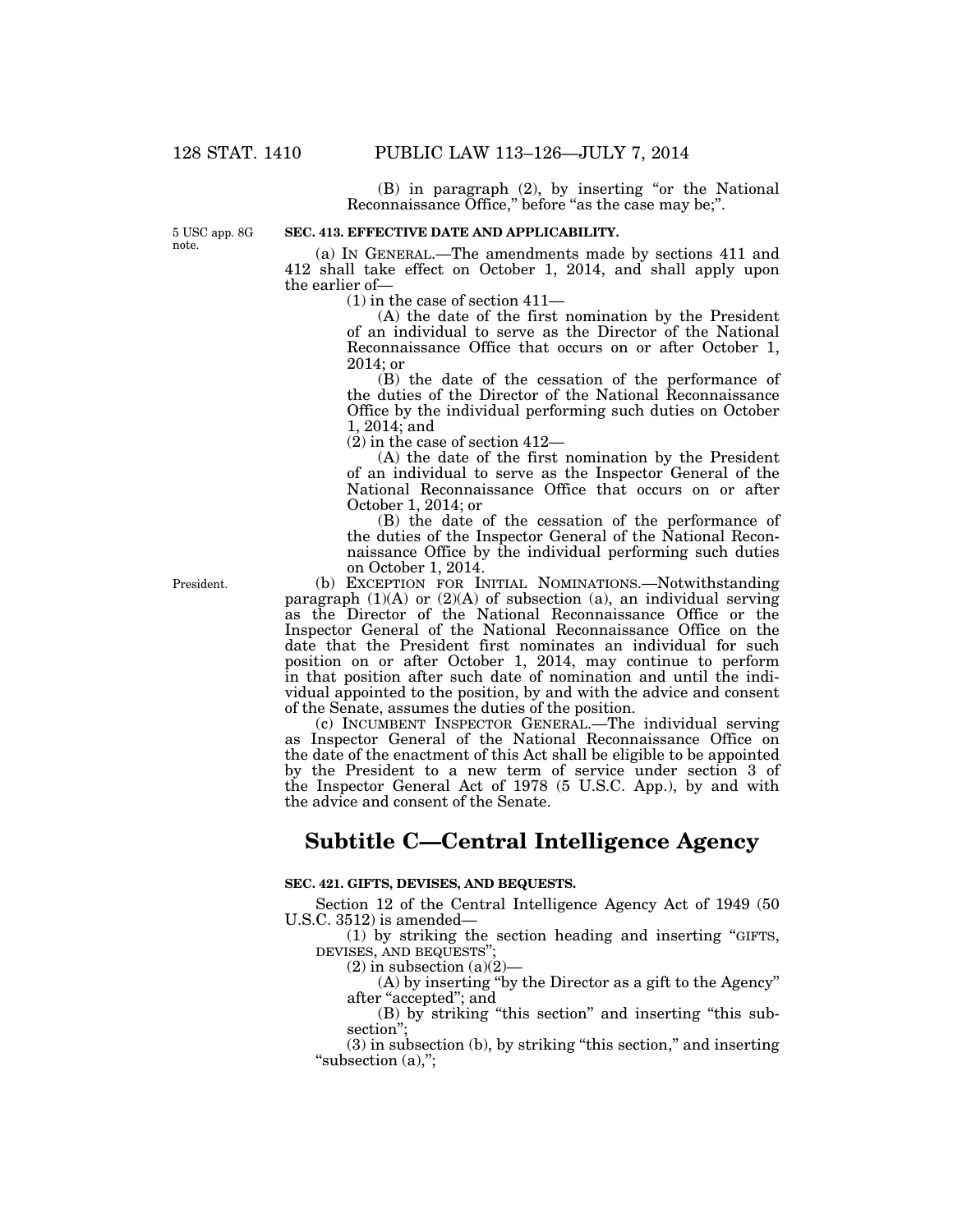(4) in subsection (c), by striking ''this section,'' and inserting "subsection (a),";

(5) in subsection (d), by striking ''this section'' and inserting "subsection (a)";

(6) by redesignating subsection (f) as subsection (g); and (7) by inserting after subsection (e) the following:

" $(f)(1)$  The Director may engage in fundraising in an official capacity for the benefit of nonprofit organizations that provide support to surviving family members of deceased Agency employees or that otherwise provide support for the welfare, education, or recreation of Agency employees, former Agency employees, or their

family members.

Definition.

 $\mathcal{L}(2)$  In this subsection, the term 'fundraising' means the raising of funds through the active participation in the promotion, production, or presentation of an event designed to raise funds and does not include the direct solicitation of money by any other means.''.

# **TITLE V—SECURITY CLEARANCE REFORM**

#### **SEC. 501. CONTINUOUS EVALUATION AND SHARING OF DEROGATORY INFORMATION REGARDING PERSONNEL WITH ACCESS TO CLASSIFIED INFORMATION.**

Section 102A(j) of the National Security Act of 1947 (50 U.S.C.  $3024(j)$ ) is amended-

(1) in the heading, by striking ''SENSITIVE COMPARTMENTED INFORMATION'' and inserting ''CLASSIFIED INFORMATION'';

(2) in paragraph  $(3)$ , by striking "; and" and inserting a semicolon;

(3) in paragraph (4), by striking the period and inserting a semicolon; and

(4) by adding at the end the following new paragraphs: ''(5) ensure that the background of each employee or officer of an element of the intelligence community, each contractor to an element of the intelligence community, and each individual employee of such a contractor who has been determined to be eligible for access to classified information is monitored on a continual basis under standards developed by the Director, including with respect to the frequency of evaluation, during the period of eligibility of such employee or officer of an element of the intelligence community, such contractor, or such individual employee to such a contractor to determine whether such employee or officer of an element of the intelligence community, such contractor, and such individual employee of such a contractor continues to meet the requirements for eligibility for access to classified information; and

''(6) develop procedures to require information sharing between elements of the intelligence community concerning potentially derogatory security information regarding an employee or officer of an element of the intelligence community, a contractor to an element of the intelligence community, or an individual employee of such a contractor that may impact the eligibility of such employee or officer of an element of the intelligence community, such contractor, or such individual employee of such a contractor for a security clearance.''.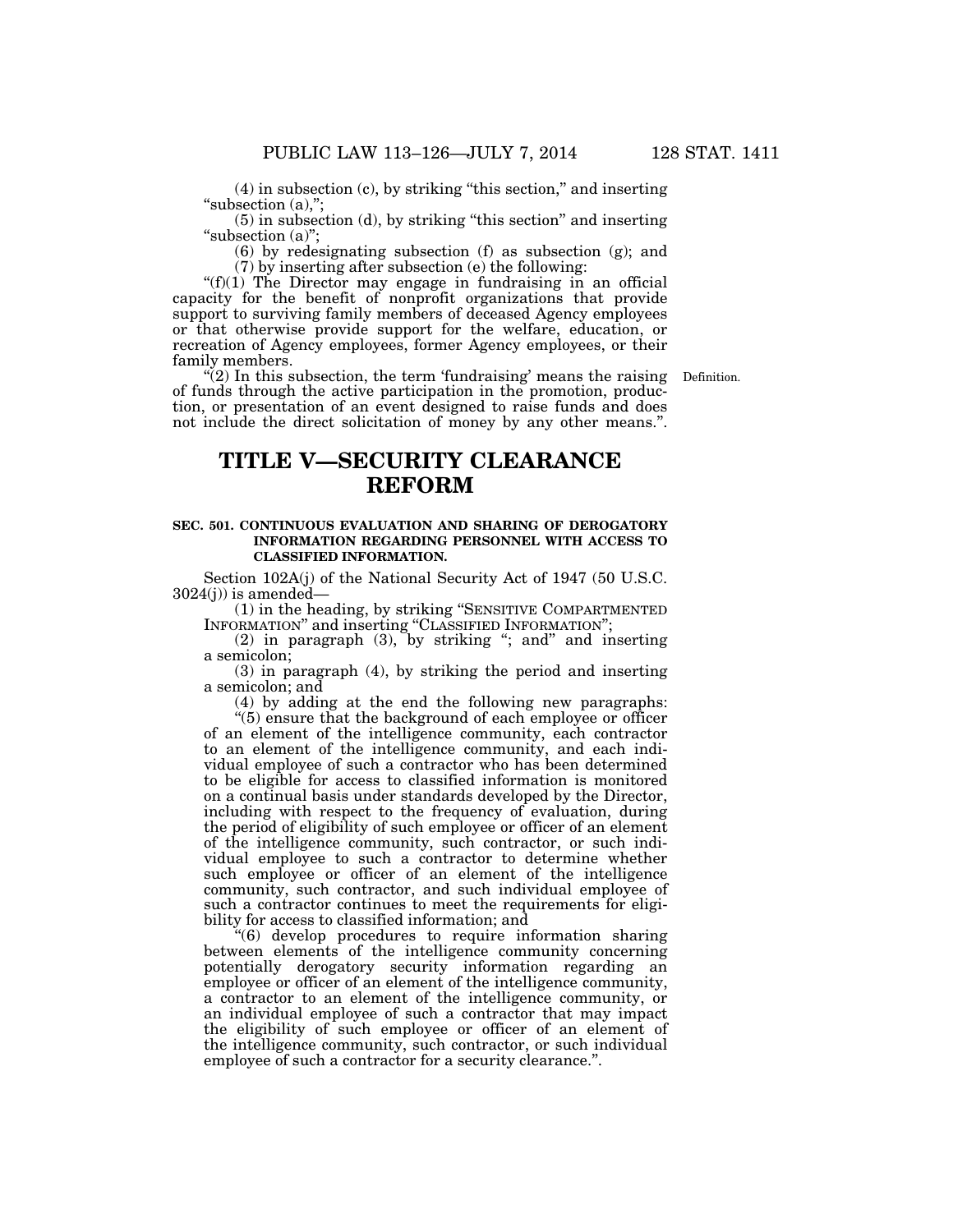#### **SEC. 502. REQUIREMENTS FOR INTELLIGENCE COMMUNITY CONTRAC-TORS.**

(a) REQUIREMENTS.—Section 102A of the National Security Act of 1947 (50 U.S.C. 3024) is amended by adding at the end the following new subsection:

"(x) REQUIREMENTS FOR INTELLIGENCE COMMUNITY CONTRAC-TORS.—The Director of National Intelligence, in consultation with the head of each department of the Federal Government that contains an element of the intelligence community and the Director of the Central Intelligence Agency, shall—

" $(1)$  ensure that—

"(A) any contractor to an element of the intelligence community with access to a classified network or classified information develops and operates a security plan that is consistent with standards established by the Director of National Intelligence for intelligence community networks; and

''(B) each contract awarded by an element of the intelligence community includes provisions requiring the contractor comply with such plan and such standards;

"(2) conduct periodic assessments of each security plan required under paragraph  $(1)(A)$  to ensure such security plan complies with the requirements of such paragraph; and

 $(3)$  ensure that the insider threat detection capabilities and insider threat policies of the intelligence community apply to facilities of contractors with access to a classified network.''. (b) APPLICABILITY.—The amendment made by subsection (a) shall apply with respect to contracts entered into or renewed after the date of the enactment of this Act.

#### **SEC. 503. TECHNOLOGY IMPROVEMENTS TO SECURITY CLEARANCE PROCESSING.**

(a) IN GENERAL.—The Director of National Intelligence, in consultation with the Secretary of Defense and the Director of the Office of Personnel Management, shall conduct an analysis of the relative costs and benefits of potential improvements to the process for investigating persons who are proposed for access to classified information and adjudicating whether such persons satisfy the criteria for obtaining and retaining access to such information.

(b) CONTENTS OF ANALYSIS.—In conducting the analysis required by subsection (a), the Director of National Intelligence shall evaluate the costs and benefits associated with—

(1) the elimination of manual processes in security clearance investigations and adjudications, if possible, and automating and integrating the elements of the investigation process, including—

(A) the clearance application process;

(B) case management;

(C) adjudication management;

(D) investigation methods for the collection, analysis, storage, retrieval, and transfer of data and records; and

(E) records management for access and eligibility determinations;

(2) the elimination or reduction, if possible, of the use of databases and information sources that cannot be accessed and processed automatically electronically, or modification of

50 USC 3024 note.

Consultation. Analysis.

Evaluation.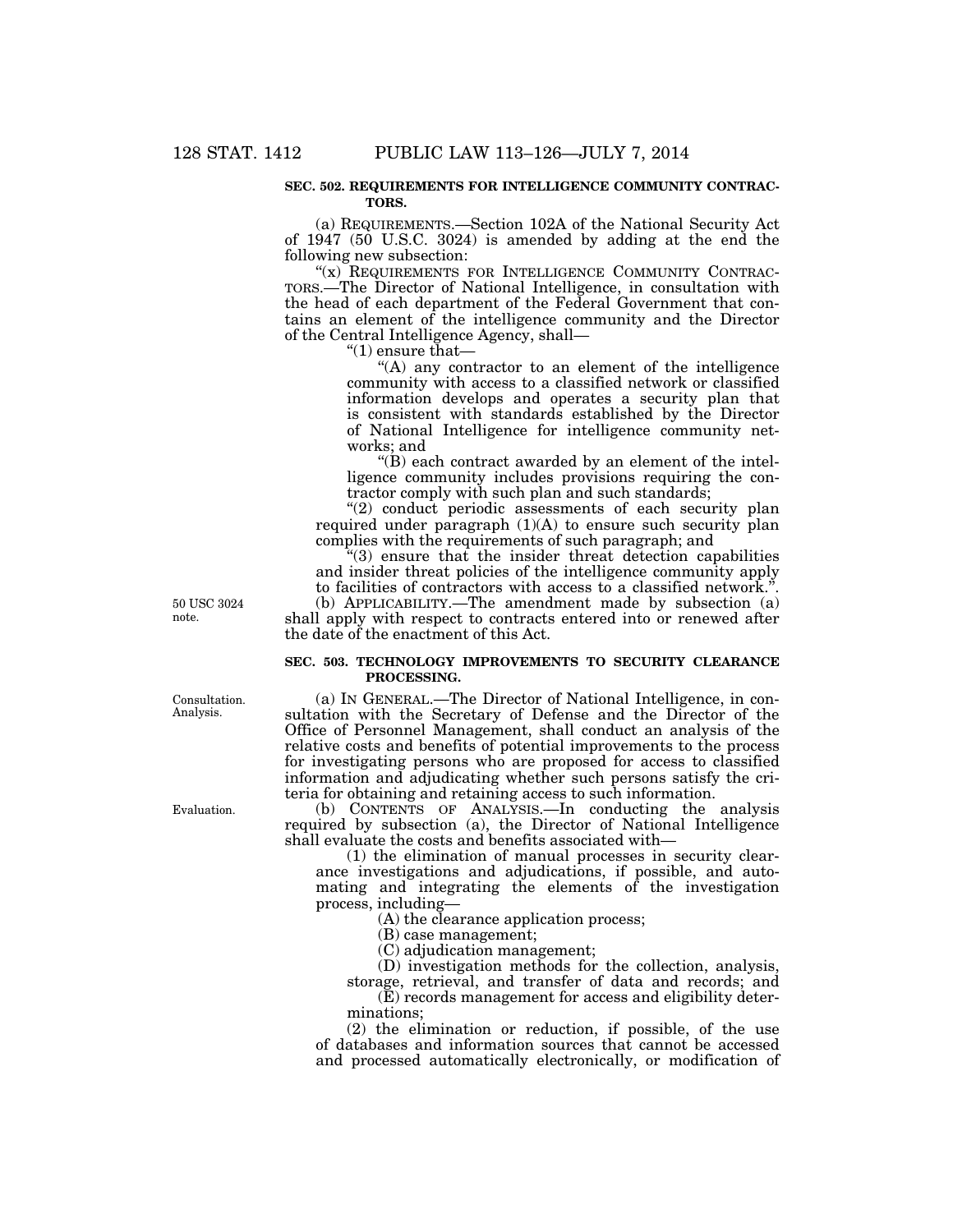such databases and information sources, to enable electronic access and processing;

(3) the use of government-developed and commercial technology for continuous monitoring and evaluation of government and commercial data sources that can identify and flag information pertinent to adjudication guidelines and eligibility determinations;

(4) the standardization of forms used for routine reporting required of cleared personnel (such as travel, foreign contacts, and financial disclosures) and use of continuous monitoring technology to access databases containing such reportable information to independently obtain and analyze reportable data and events;

(5) the establishment of an authoritative central repository of personnel security information that is accessible electronically at multiple levels of classification and eliminates technical barriers to rapid access to information necessary for eligibility determinations and reciprocal recognition thereof;

(6) using digitally processed fingerprints, as a substitute for ink or paper prints, to reduce error rates and improve portability of data;

(7) expanding the use of technology to improve an applicant's ability to discover the status of a pending security clearance application or reinvestigation; and

(8) using government and publicly available commercial data sources, including social media, that provide independent information pertinent to adjudication guidelines to improve quality and timeliness, and reduce costs, of investigations and reinvestigations.

(c) REPORT TO CONGRESS.—Not later than 6 months after the date of the enactment of this Act, the Director of National Intelligence shall submit to the appropriate committees of Congress a report on the analysis required by subsection (a).

#### **SEC. 504. REPORT ON RECIPROCITY OF SECURITY CLEARANCES.**

The head of the entity selected pursuant to section 3001(b) of the Intelligence Reform and Terrorism Prevention Act of 2004 (50 U.S.C. 3341(b)) shall submit to the appropriate committees of Congress a report each year through 2017 that describes for the preceding year—

(1) the periods of time required by authorized adjudicative agencies for accepting background investigations and determinations completed by an authorized investigative entity or authorized adjudicative agency;

(2) the total number of cases in which a background investigation or determination completed by an authorized investigative entity or authorized adjudicative agency is accepted by another agency;

(3) the total number of cases in which a background investigation or determination completed by an authorized investigative entity or authorized adjudicative agency is not accepted by another agency; and

(4) such other information or recommendations as the head of the entity selected pursuant to such section 3001(b) considers appropriate.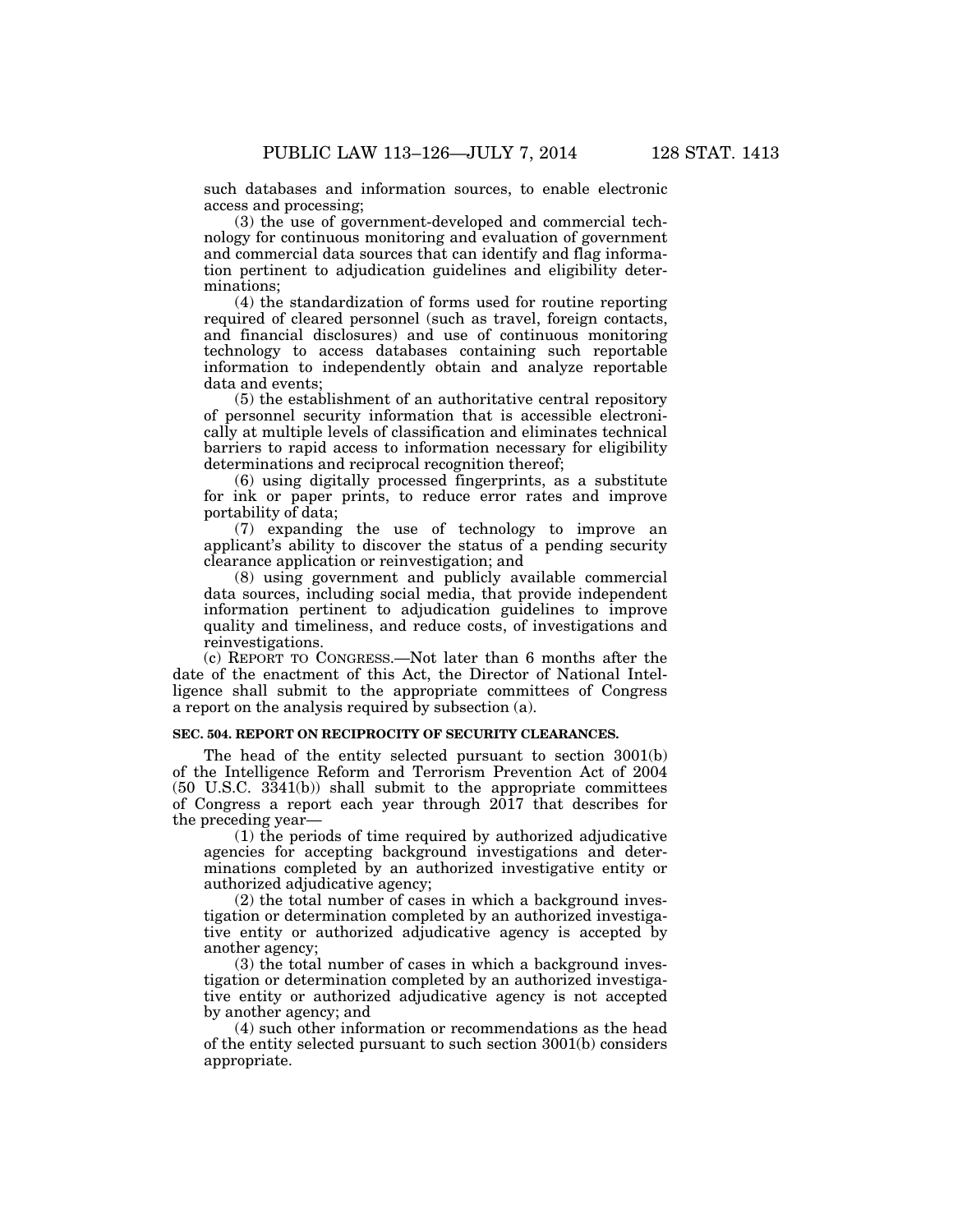#### **SEC. 505. IMPROVING THE PERIODIC REINVESTIGATION PROCESS.**

Deadlines. Consultation. Strategic plan.

(a) IN GENERAL.—Not later than 180 days after the date of the enactment of this Act, and annually thereafter until December 31, 2017, the Director of National Intelligence, in consultation with the Secretary of Defense and the Director of the Office of Personnel Management, shall transmit to the appropriate committees of Congress a strategic plan for updating the process for periodic reinvestigations consistent with a continuous evaluation program.

(b) CONTENTS.—The plan required by subsection (a) shall include—

(1) an analysis of the costs and benefits associated with conducting periodic reinvestigations;

(2) an analysis of the costs and benefits associated with replacing some or all periodic reinvestigations with a program of continuous evaluation;

(3) a determination of how many risk-based and ad hoc periodic reinvestigations are necessary on an annual basis for each component of the Federal Government with employees with security clearances;

(4) an analysis of the potential benefits of expanding the Government's use of continuous evaluation tools as a means of improving the effectiveness and efficiency of procedures for confirming the eligibility of personnel for continued access to classified information; and

(5) an analysis of how many personnel with out-of-scope background investigations are employed by, or contracted or detailed to, each element of the intelligence community.

(c) PERIODIC REINVESTIGATIONS DEFINED.—In this section, the term ''periodic reinvestigations'' has the meaning given that term in section 3001(a) of the Intelligence Reform and Terrorism Prevention Act of 2004 (50 U.S.C. 3341(a)).

#### **SEC. 506. APPROPRIATE COMMITTEES OF CONGRESS DEFINED.**

In this title, the term "appropriate committees of Congress" means—

(1) the congressional intelligence committees;

(2) the Committee on Armed Services and the Committee on Homeland Security and Governmental Affairs of the Senate; and

(3) the Committee on Armed Services and the Committee on Homeland Security of the House of Representatives.

# **TITLE VI—INTELLIGENCE COMMUNITY WHISTLEBLOWER PROTECTIONS**

#### **SEC. 601. PROTECTION OF INTELLIGENCE COMMUNITY WHISTLE-BLOWERS.**

(a) IN GENERAL.—Title XI of the National Security Act of 1947 (50 U.S.C. 3231 et seq.) is amended by adding at the end the following new section:

50 USC 3234.

#### **''SEC. 1104. PROHIBITED PERSONNEL PRACTICES IN THE INTEL-LIGENCE COMMUNITY.**

''(a) DEFINITIONS.—In this section:

"(1) AGENCY.—The term 'agency' means an executive department or independent establishment, as defined under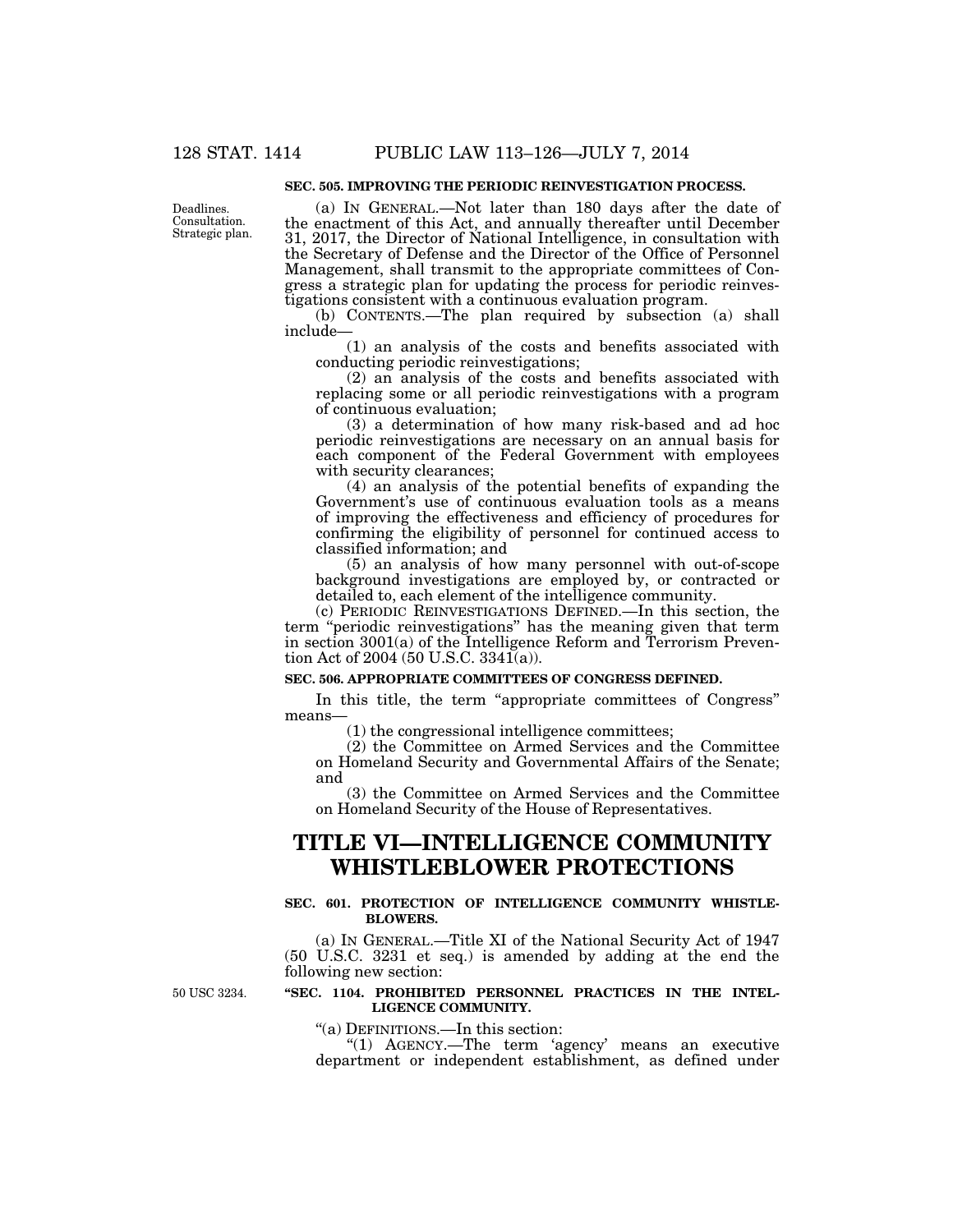sections 101 and 104 of title 5, United States Code, that contains an intelligence community element, except the Federal Bureau of Investigation.

"(2) COVERED INTELLIGENCE COMMUNITY ELEMENT.—The term 'covered intelligence community element'—

''(A) means—

''(i) the Central Intelligence Agency, the Defense Intelligence Agency, the National Geospatial-Intelligence Agency, the National Security Agency, the Office of the Director of National Intelligence, and the National Reconnaissance Office; and

"(ii) any executive agency or unit thereof determined by the President under section  $2302(a)(2)(C)(ii)$ of title 5, United States Code, to have as its principal function the conduct of foreign intelligence or counterintelligence activities; and

''(B) does not include the Federal Bureau of Investigation.

''(3) PERSONNEL ACTION.—The term 'personnel action' means, with respect to an employee in a position in a covered intelligence community element (other than a position excepted from the competitive service due to its confidential, policydetermining, policymaking, or policy-advocating character)—

''(A) an appointment;

''(B) a promotion;

''(C) a disciplinary or corrective action;

''(D) a detail, transfer, or reassignment;

''(E) a demotion, suspension, or termination;

 $\mathbf{r}(F)$  a reinstatement or restoration;

''(G) a performance evaluation;

"(H) a decision concerning pay, benefits, or awards;

''(I) a decision concerning education or training if such education or training may reasonably be expected to lead to an appointment, promotion, or performance evaluation; or

''(J) any other significant change in duties, responsibilities, or working conditions.

''(b) IN GENERAL.—Any employee of an agency who has authority to take, direct others to take, recommend, or approve any personnel action, shall not, with respect to such authority, take or fail to take a personnel action with respect to any employee of a covered intelligence community element as a reprisal for a lawful disclosure of information by the employee to the Director of National Intelligence (or an employee designated by the Director of National Intelligence for such purpose), the Inspector General of the Intelligence Community, the head of the employing agency (or an employee designated by the head of that agency for such purpose), the appropriate inspector general of the employing agency, a congressional intelligence committee, or a member of a congressional intelligence committee, which the employee reasonably believes evidences—

" $(1)$  a violation of any Federal law, rule, or regulation; or

"(2) mismanagement, a gross waste of funds, an abuse of authority, or a substantial and specific danger to public health or safety.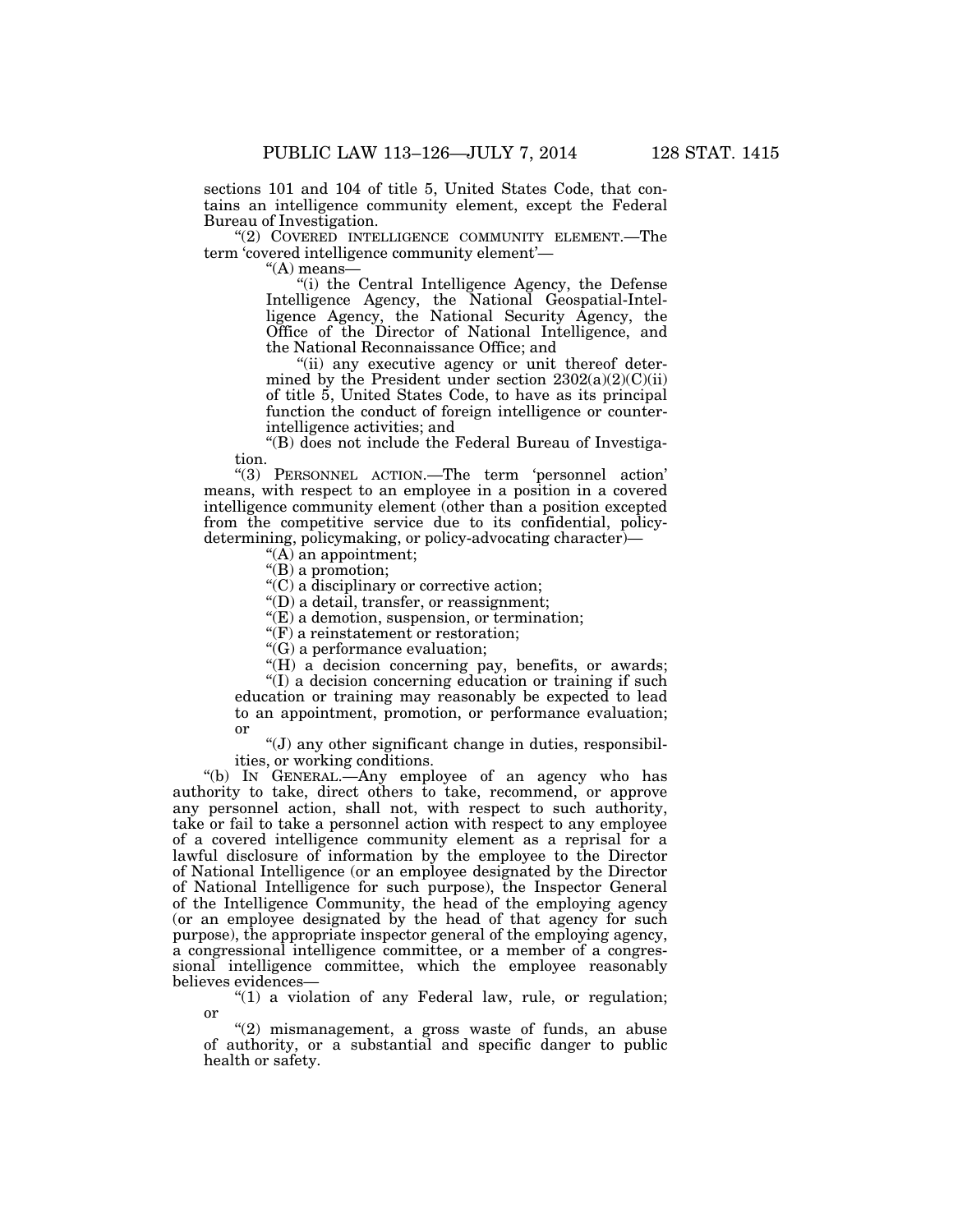President.

''(c) ENFORCEMENT.—The President shall provide for the enforcement of this section.

''(d) EXISTING RIGHTS PRESERVED.—Nothing in this section shall be construed to—

''(1) preempt or preclude any employee, or applicant for employment, at the Federal Bureau of Investigation from exercising rights provided under any other law, rule, or regulation, including section 2303 of title 5, United States Code; or

''(2) repeal section 2303 of title 5, United States Code.''. (b) TABLE OF CONTENTS AMENDMENT.—The table of contents in the first section of the National Security Act of 1947 is amended by adding at the end the following new item:

''Sec. 1104. Prohibited personnel practices in the intelligence community.''.

#### **SEC. 602. REVIEW OF SECURITY CLEARANCE OR ACCESS DETERMINA-TIONS.**

(a) GENERAL RESPONSIBILITY.— (1) IN GENERAL.—Section 3001(b) of the Intelligence Reform and Terrorism Prevention Act of 2004 (50 U.S.C. 3341(b)) is amended—

(A) in the matter preceding paragraph (1), by striking "Not" and inserting "Except as otherwise provided, not";  $(B)$  in paragraph  $(5)$ , by striking "and" after the semi-

colon; (C) in paragraph (6), by striking the period at the

end and inserting ''; and''; and

(D) by inserting after paragraph (6) the following:

" $(7)$  not later than 180 days after the date of the enactment of the Intelligence Authorization Act for Fiscal Year 2014—

''(A) developing policies and procedures that permit, to the extent practicable, individuals to appeal a determination to suspend or revoke a security clearance or access to classified information and to retain their government employment status while such challenge is pending; and

''(B) developing and implementing uniform and consistent policies and procedures to ensure proper protections during the process for denying, suspending, or revoking a security clearance or access to classified information, including the ability to appeal such a denial, suspension, or revocation, except that there shall be no appeal of an agency's suspension of a security clearance or access determination for purposes of conducting an investigation, if that suspension lasts no longer than 1 year or the head of the agency or a designee of the head of the agency certifies that a longer suspension is needed before a final decision on denial or revocation to prevent imminent harm to the national security.''.

(2) REQUIRED ELEMENTS OF POLICIES AND PROCEDURES.— The policies and procedures for appeal developed under paragraph (7) of section 3001(b) of the Intelligence Reform and Terrorism Prevention Act of 2004, as added by subsection (a), shall provide for the Inspector General of the Intelligence Community, or the inspector general of the employing agency, to conduct fact-finding and report to the agency head or the designee of the agency head within 180 days unless the employee and the agency agree to an extension or the investigating inspector general determines in writing that a greater

Deadline. Procedures.

Reports. Deadline. Extension. 50 USC 3341 note.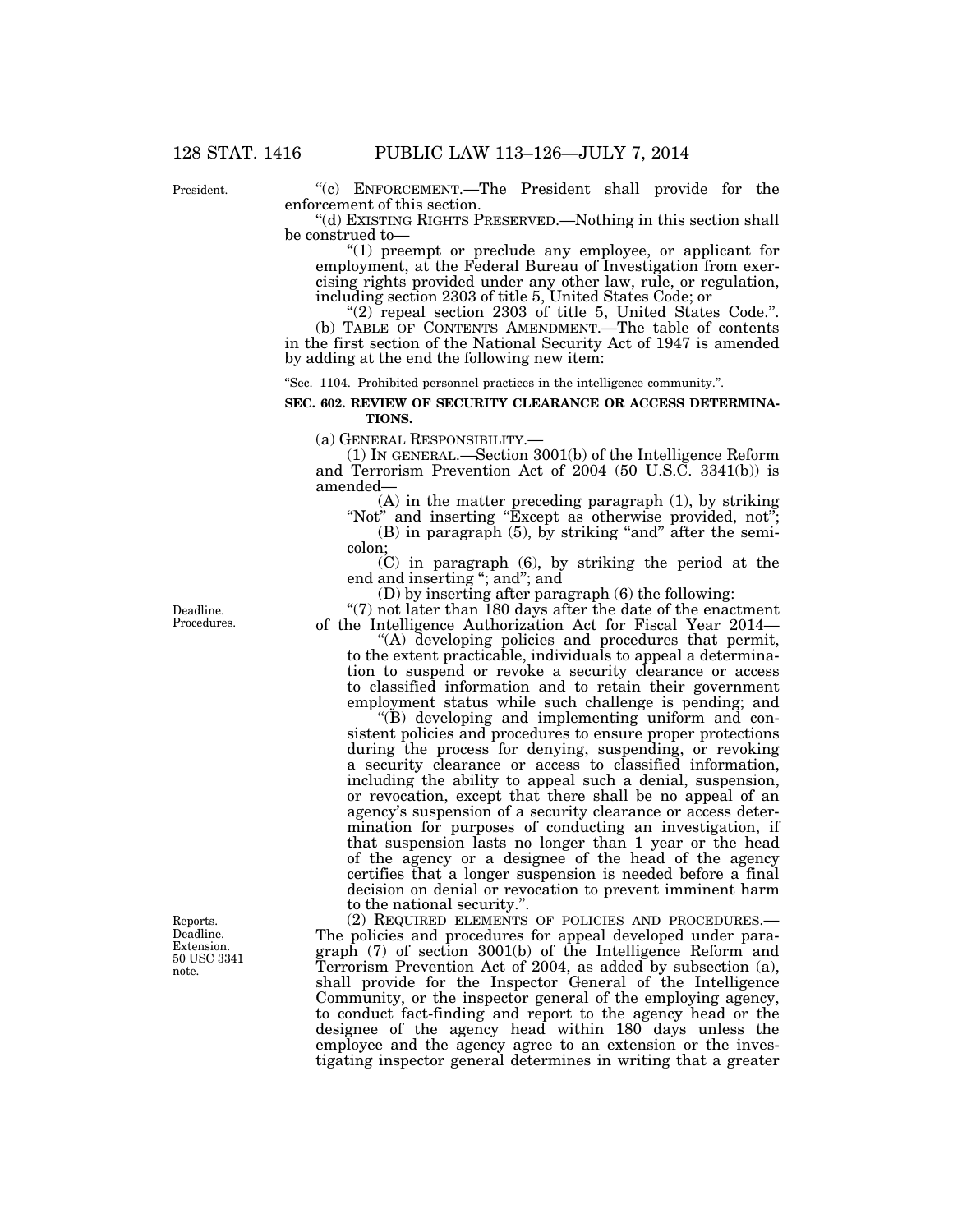period of time is required. To the fullest extent possible, such fact-finding shall include an opportunity for the employee to present relevant evidence such as witness testimony.

(b) RETALIATORY REVOCATION OF SECURITY CLEARANCES AND ACCESS DETERMINATIONS.—Section 3001 of the Intelligence Reform and Terrorism Prevention Act of 2004 (50 U.S.C. 3341) is amended by adding at the end the following:

'(j) RETALIATORY REVOCATION OF SECURITY CLEARANCES AND ACCESS DETERMINATIONS.—

''(1) IN GENERAL.—Agency personnel with authority over personnel security clearance or access determinations shall not take or fail to take, or threaten to take or fail to take, any action with respect to any employee's security clearance or access determination in retaliation for—

''(A) any lawful disclosure of information to the Director of National Intelligence (or an employee designated by the Director of National Intelligence for such purpose) or the head of the employing agency (or employee designated by the head of that agency for such purpose) by an employee that the employee reasonably believes evidences—

"(i) a violation of any Federal law, rule, or regulation; or

''(ii) gross mismanagement, a gross waste of funds, an abuse of authority, or a substantial and specific danger to public health or safety;

''(B) any lawful disclosure to the Inspector General of an agency or another employee designated by the head of the agency to receive such disclosures, of information which the employee reasonably believes evidences—

"(i) a violation of any Federal law, rule, or regulation; or

''(ii) gross mismanagement, a gross waste of funds, an abuse of authority, or a substantial and specific danger to public health or safety;

''(C) any lawful disclosure that complies with—

"(i) subsections (a)(1), (d), and (h) of section  $8H$ of the Inspector General Act of 1978 (5 U.S.C. App.);

"(ii) subparagraphs (A), (D), and (H) of section 17(d)(5) of the Central Intelligence Agency Act of 1949  $(50 \text{ U.S.C. } 3517\text{ (d)}(5))$ ; or

"(iii) subparagraphs  $(A)$ ,  $(D)$ , and  $(I)$  of section  $103H(k)(5)$  of the National Security Act of 1947 (50 U.S.C. 3033(k)(5)); and

''(D) if the actions do not result in the employee or applicant unlawfully disclosing information specifically required by Executive order to be kept classified in the interest of national defense or the conduct of foreign affairs, any lawful disclosure in conjunction with—

"(i) the exercise of any appeal, complaint, or grievance right granted by any law, rule, or regulation;

"(ii) testimony for or otherwise lawfully assisting any individual in the exercise of any right referred to in clause (i); or

''(iii) cooperation with or disclosing information to the Inspector General of an agency, in accordance with applicable provisions of law in connection with an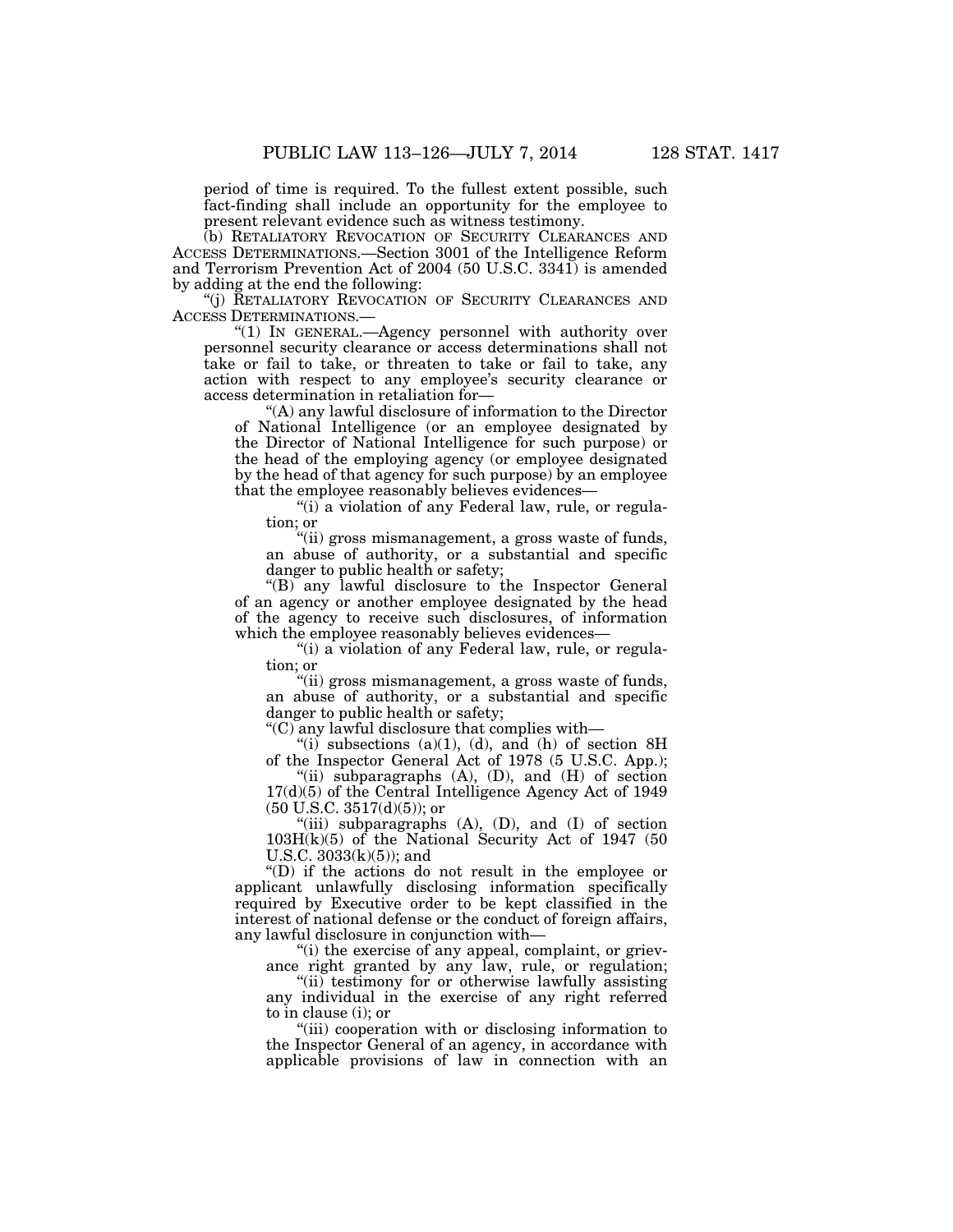audit, inspection, or investigation conducted by the Inspector General.

" $(2)$  RULE OF CONSTRUCTION.—Consistent with the protection of sources and methods, nothing in paragraph (1) shall be construed to authorize the withholding of information from Congress or the taking of any personnel action against an employee who lawfully discloses information to Congress.

''(3) DISCLOSURES.—

''(A) IN GENERAL.—A disclosure shall not be excluded from paragraph (1) because—

''(i) the disclosure was made to a person, including a supervisor, who participated in an activity that the employee reasonably believed to be covered by para $graph(1)(A)(ii);$ 

''(ii) the disclosure revealed information that had been previously disclosed;

 $\sqrt[n]{i}$  (iii) the disclosure was not made in writing;

"(iv) the disclosure was made while the employee was off duty; or

" $(v)$  of the amount of time which has passed since the occurrence of the events described in the disclosure.

''(B) REPRISALS.—If a disclosure is made during the normal course of duties of an employee, the disclosure shall not be excluded from paragraph  $(1)$  if any employee who has authority to take, direct others to take, recommend, or approve any personnel action with respect to the employee making the disclosure, took, failed to take, or threatened to take or fail to take a personnel action with respect to that employee in reprisal for the disclosure. ''(4) AGENCY ADJUDICATION.—

''(A) REMEDIAL PROCEDURE.—An employee or former employee who believes that he or she has been subjected to a reprisal prohibited by paragraph (1) may, within 90 days after the issuance of notice of such decision, appeal that decision within the agency of that employee or former employee through proceedings authorized by subsection  $(b)(7)$ , except that there shall be no appeal of an agency's suspension of a security clearance or access determination for purposes of conducting an investigation, if that suspension lasts not longer than 1 year (or a longer period in accordance with a certification made under subsection  $(b)(7)$ ).

''(B) CORRECTIVE ACTION.—If, in the course of proceedings authorized under subparagraph (A), it is determined that the adverse security clearance or access determination violated paragraph (1), the agency shall take specific corrective action to return the employee or former employee, as nearly as practicable and reasonable, to the position such employee or former employee would have held had the violation not occurred. Such corrective action may include back pay and related benefits, travel expenses, and compensatory damages not to exceed \$300,000.

" $(C)$  CONTRIBUTING FACTOR.—In determining whether the adverse security clearance or access determination violated paragraph (1), the agency shall find that paragraph (1) was violated if a disclosure described in paragraph

Deadline. Time period.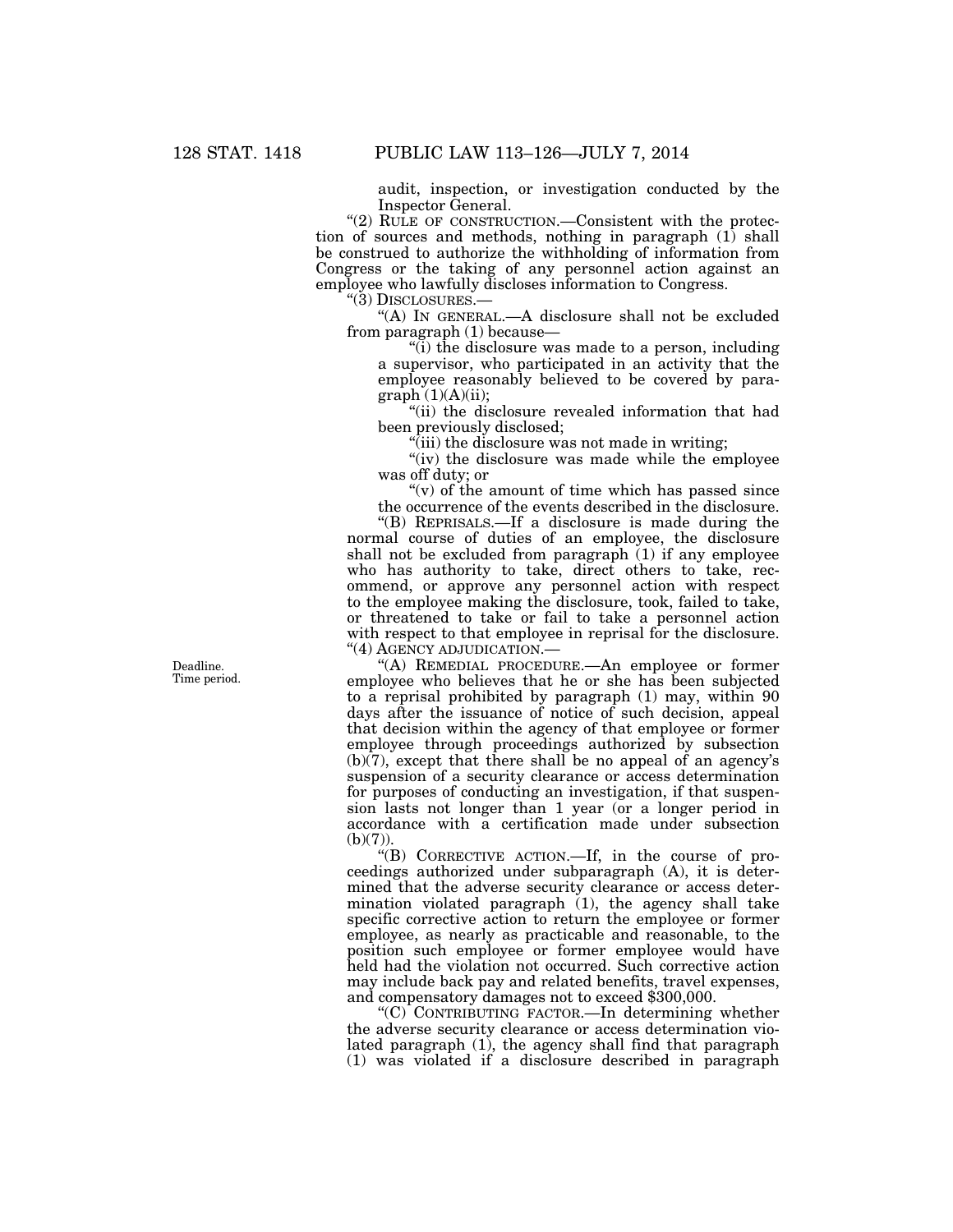(1) was a contributing factor in the adverse security clearance or access determination taken against the individual, unless the agency demonstrates by a preponderance of the evidence that it would have taken the same action in the absence of such disclosure, giving the utmost deference to the agency's assessment of the particular threat to the national security interests of the United States in the instant matter.

"(5) APPELLATE REVIEW OF SECURITY CLEARANCE ACCESS DETERMINATIONS BY DIRECTOR OF NATIONAL INTELLIGENCE.—

of an adverse final agency determination under a proceeding under paragraph (4), an employee or former employee may appeal that determination in accordance with the procedures established under subparagraph  $(B)$ . "(A) APPEAL.—Within 60 days after receiving notice Deadline.

''(B) POLICIES AND PROCEDURES.—The Director of National Intelligence, in consultation with the Attorney General and the Secretary of Defense, shall develop and implement policies and procedures for adjudicating the appeals authorized by subparagraph (A).

''(C) CONGRESSIONAL NOTIFICATION.—Consistent with the protection of sources and methods, at the time the Director of National Intelligence issues an order regarding an appeal pursuant to the policies and procedures established by this paragraph, the Director of National Intelligence shall notify the congressional intelligence committees.

''(6) JUDICIAL REVIEW.—Nothing in this section shall be construed to permit or require judicial review of any—

''(A) agency action under this section; or

"(B) action of the appellate review procedures established under paragraph (5).

"(7) PRIVATE CAUSE OF ACTION.—Nothing in this section shall be construed to permit, authorize, or require a private cause of action to challenge the merits of a security clearance determination.''.

(c) ACCESS DETERMINATION DEFINED.—Section 3001(a) of the Intelligence Reform and Terrorism Prevention Act of 2004 (50 U.S.C. 3341(a)) is amended by adding at the end the following:

''(9) ACCESS DETERMINATION.—The term 'access determination' means the determination regarding whether an employee—

''(A) is eligible for access to classified information in accordance with Executive Order 12968 (60 Fed. Reg. 40245; relating to access to classified information), or any successor thereto, and Executive Order 10865 (25 Fed. Reg. 1583; relating to safeguarding classified information with industry), or any successor thereto; and

''(B) possesses a need to know under such an Order.''. (d) EXISTING RIGHTS PRESERVED.—Nothing in this section or the amendments made by this section shall be construed to preempt, preclude, or otherwise prevent an individual from exercising rights, remedies, or avenues of redress currently provided under any other law, regulation, or rule.

(e) RULE OF CONSTRUCTION.—Nothing in section 3001 of the Intelligence Reform and Terrorism Prevention Act of 2004 (50 U.S.C. 3341), as amended by this title, shall be construed to require

50 USC 3341 note.

50 USC 3341 note.

Consultation.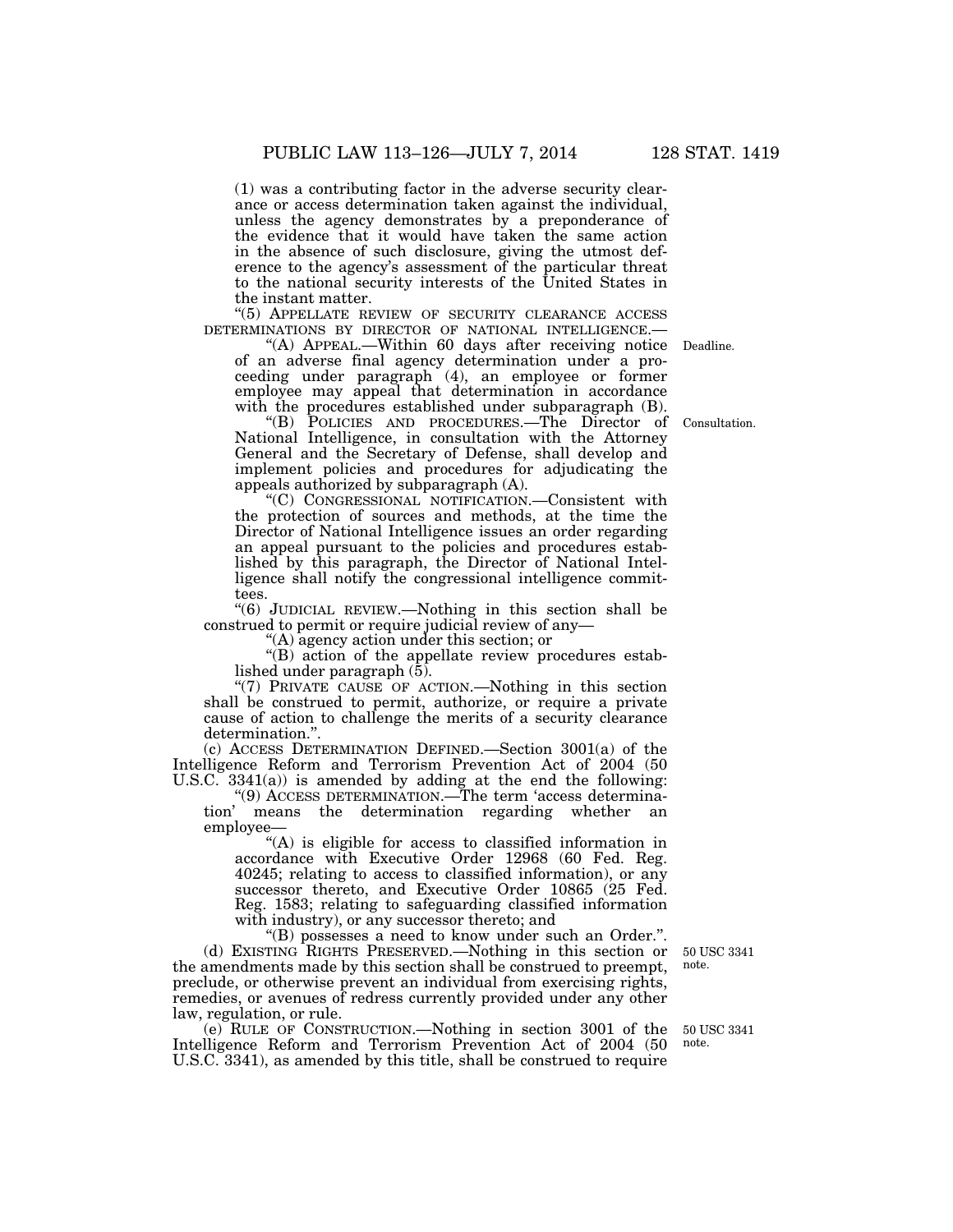the repeal or replacement of agency appeal procedures implementing Executive Order 12968 (60 Fed. Reg. 40245; relating to access to classified information), or any successor thereto, and Executive Order 10865 (25 Fed. Reg. 1583; relating to safeguarding classified information with industry), or any successor thereto, that meet the requirements of paragraph  $(7)$  of section 3001(b) of such Act, as added by this section.

#### **SEC. 603. REVISIONS OF OTHER LAWS.**

(a) INSPECTOR GENERAL ACT OF 1978.—Section 8H of the Inspector General Act of 1978 (5 U.S.C. App.) is amended—

 $(1)$  in subsection  $(b)$ -

(A) by inserting " $(1)$ " after " $(b)$ "; and

(B) by adding at the end the following:

''(2) If the head of an establishment determines that a complaint or information transmitted under paragraph (1) would create a conflict of interest for the head of the establishment, the head of the establishment shall return the complaint or information to the Inspector General with that determination and the Inspector General shall make the transmission to the Director of National Intelligence and, if the establishment is within the Department of Defense, to the Secretary of Defense. In such a case, the requirements of this section for the head of the establishment apply to each recipient of the Inspector General's transmission.'';

(2) by redesignating subsection (h) as subsection (i); and

(3) by inserting after subsection (g) the following:

"(h) An individual who has submitted a complaint or information to an Inspector General under this section may notify any member of the Permanent Select Committee on Intelligence of the House of Representatives or the Select Committee on Intelligence of the Senate, or a staff member of either such Committee, of the fact that such individual has made a submission to that particular Inspector General, and of the date on which such submission was made.''.

(b) CENTRAL INTELLIGENCE AGENCY.—Section 17(d)(5) of the Central Intelligence Agency Act of 1949 (50 U.S.C. 3517(d)(5)) is amended—

 $(1)$  in subparagraph  $(B)$ —

(A) by inserting "(i)" after " $(B)$ "; and

(B) by adding at the end the following:

"(ii) If the Director determines that a complaint or information transmitted under paragraph (1) would create a conflict of interest for the Director, the Director shall return the complaint or information to the Inspector General with that determination and the Inspector General shall make the transmission to the Director of National Intelligence. In such a case, the requirements of this subsection for the Director of the Central Intelligence Agency apply to the Director of National Intelligence''; and

 $(2)$  by adding at the end the following:

"(H) An individual who has submitted a complaint or information to the Inspector General under this section may notify any member of the Permanent Select Committee on Intelligence of the House of Representatives or the Select Committee on Intelligence of the Senate, or a staff member of either such Committee, of the fact that such individual has made a submission to the Inspector General, and of the date on which such submission was made.''.

Determination.

Applicability.

Applicability.

Determination.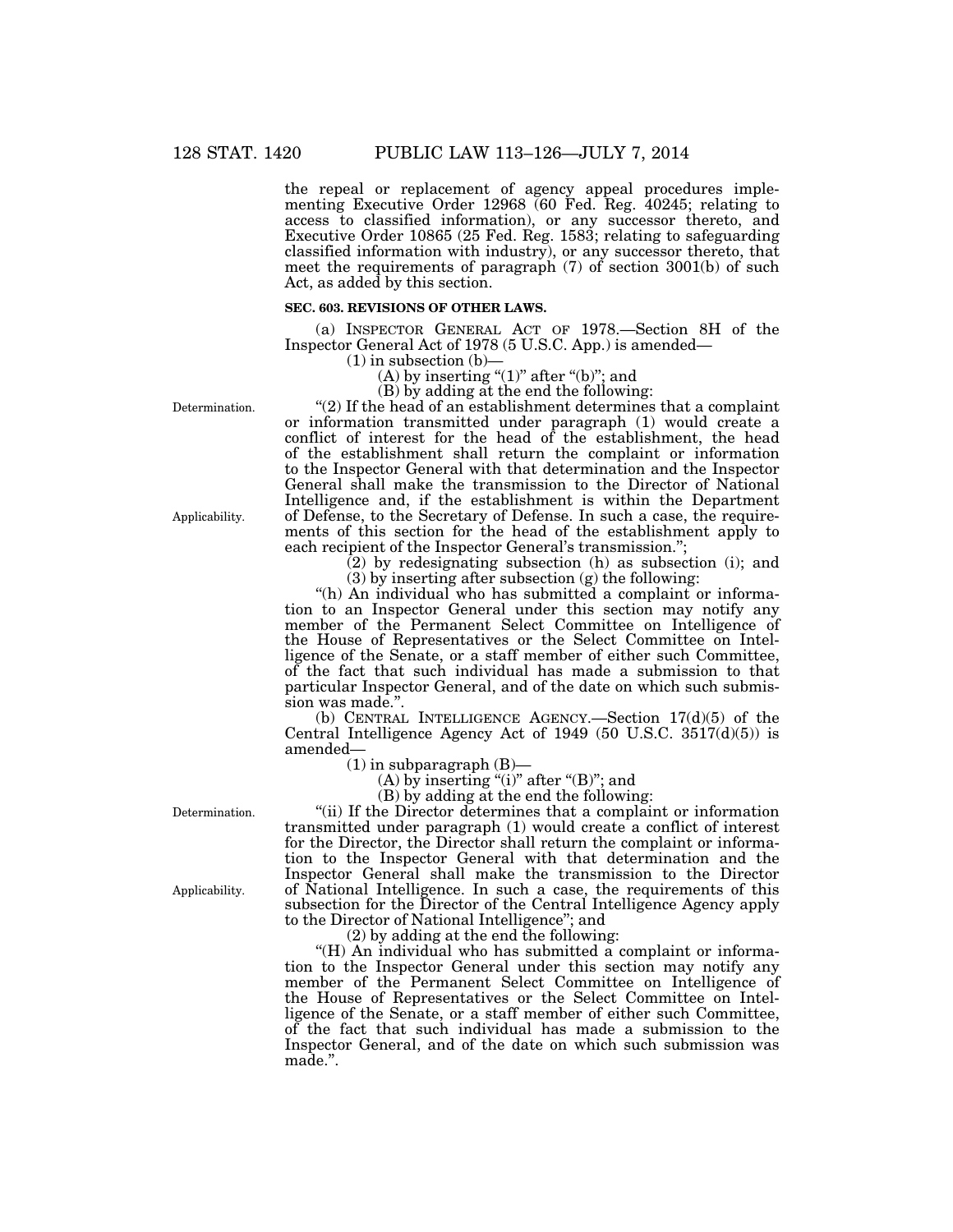(c) NATIONAL SECURITY ACT OF 1947.—Section 103H(k)(5) of the National Security Act of 1947 (50 U.S.C. 3033(k)(5)) is amended by adding at the end the following:

''(I) An individual who has submitted a complaint or information to the Inspector General under this section may notify any member of either of the congressional intelligence committees, or a staff member of either of such committees, of the fact that such individual has made a submission to the Inspector General, and of the date on which such submission was made.''.

#### **SEC. 604. POLICIES AND PROCEDURES; NONAPPLICABILITY TO CER-TAIN TERMINATIONS.**

(a) COVERED INTELLIGENCE COMMUNITY ELEMENT DEFINED.— In this section, the term "covered intelligence community element"—

(1) means—

(A) the Central Intelligence Agency, the Defense Intelligence Agency, the National Geospatial-Intelligence Agency, the National Security Agency, the Office of the Director of National Intelligence, and the National Reconnaissance Office; and

(B) any executive agency or unit thereof determined by the President under section  $2302(a)(2)(C)(ii)$  of title 5, United States Code, to have as its principal function the conduct of foreign intelligence or counterintelligence activities; and

(2) does not include the Federal Bureau of Investigation.

(b) REGULATIONS.—In consultation with the Secretary of Defense, the Director of National Intelligence shall develop policies and procedures to ensure that a personnel action shall not be taken against an employee of a covered intelligence community element as a reprisal for any disclosure of information described in 1104 of the National Security Act of 1947, as added by section 601 of this Act.

(c) REPORT ON THE STATUS OF IMPLEMENTATION OF REGULA-TIONS.—Not later than 2 years after the date of the enactment of this Act, the Director of National Intelligence shall submit a report on the status of the implementation of the regulations promulgated under subsection (b) to the congressional intelligence committees.

(d) NONAPPLICABILITY TO CERTAIN TERMINATIONS.—Section 1104 of the National Security Act of 1947, as added by section 601 of this Act, and section 3001 of the Intelligence Reform and Terrorism Prevention Act of 2004 (50 U.S.C. 3341), as amended by section 602 of this Act, shall not apply if—

(1) the affected employee is concurrently terminated under—

(A) section 1609 of title 10, United States Code;

(B) the authority of the Director of National Intelligence under section 102A(m) of the National Security Act of 1947 (50 U.S.C. 3024(m)), if the Director determines that the termination is in the interest of the United States;

(C) the authority of the Director of the Central Intelligence Agency under section 104A(e) of the National Security Act of 1947 (50 U.S.C. 3036(e)), if the Director determines that the termination is in the interest of the United States; or

Consultation.

50 USC 3234 note.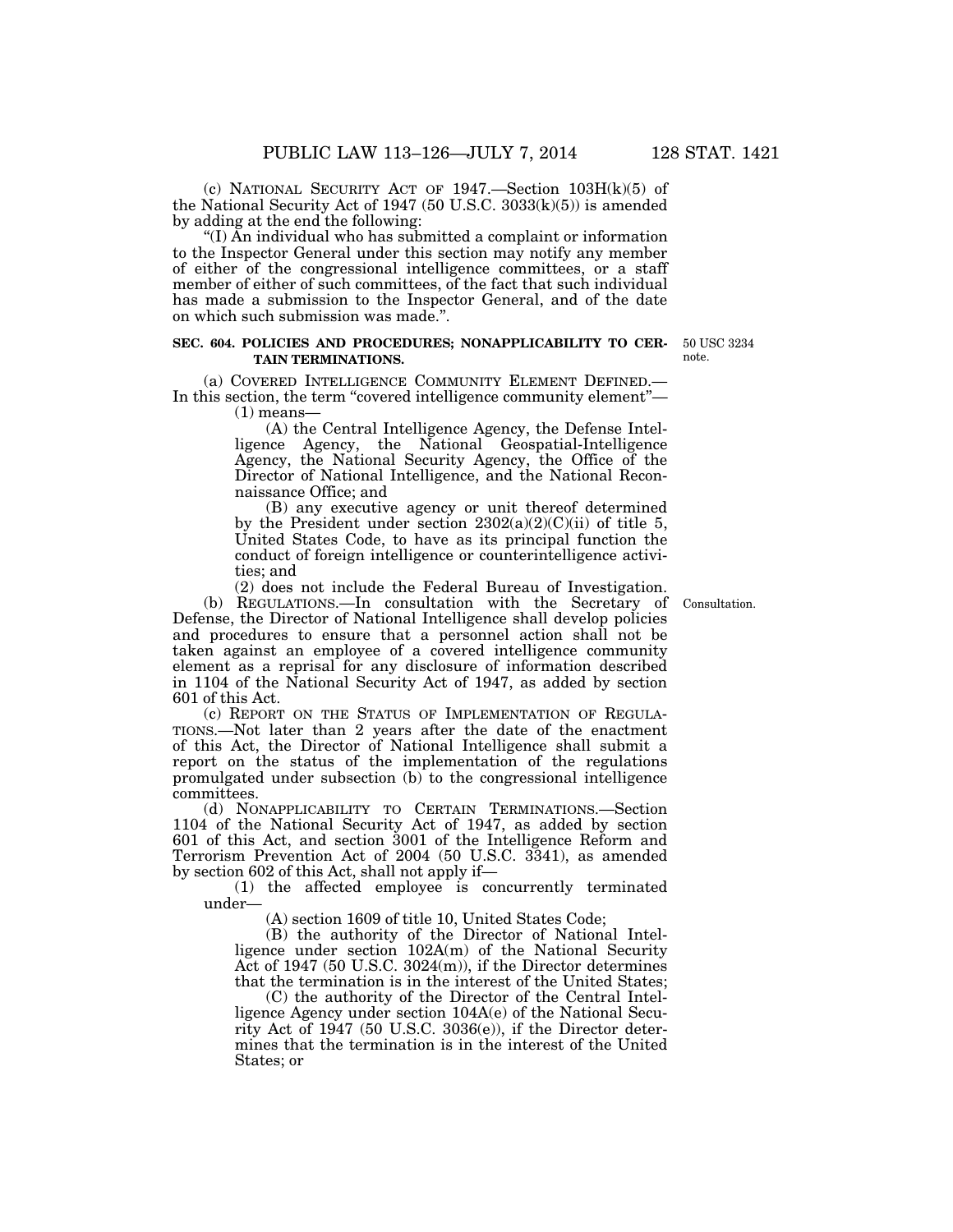(D) section 7532 of title 5, United States Code, if the head of the agency determines that the termination is in the interest of the United States; and

(2) not later than 30 days after such termination, the head of the agency that employed the affected employee notifies the congressional intelligence committees of the termination.

### **TITLE VII—TECHNICAL AMENDMENTS**

#### **SEC. 701. TECHNICAL AMENDMENTS TO THE CENTRAL INTELLIGENCE AGENCY ACT OF 1949.**

Section 21 of the Central Intelligence Agency Act of 1949 (50 U.S.C. 3521) is amended—

(1) in subsection (b)(1)(D), by striking "section (a)" and inserting "subsection (a)"; and

(2) in subsection  $(c)(2)(E)$ , by striking "provider." and inserting "provider".

#### **SEC. 702. TECHNICAL AMENDMENTS TO THE NATIONAL SECURITY ACT OF 1947 RELATING TO THE PAST ELIMINATION OF CERTAIN POSITIONS.**

Section 101(a) of the National Security Act of 1947 (50 U.S.C.  $3021(a)$ ) is amended—

(1) in paragraph (5), by striking the semicolon and inserting ''; and'';

(2) by striking paragraphs (6) and (7);

(3) by redesignating paragraph (8) as paragraph (6); and

(4) in paragraph (6) (as so redesignated), by striking ''the Chairman of the Munitions Board, and the Chairman of the Research and Development Board,''.

#### **SEC. 703. TECHNICAL AMENDMENTS TO THE INTELLIGENCE AUTHORIZATION ACT FOR FISCAL YEAR 2013.**

50 USC 3126.

(a) AMENDMENTS.—Section 506 of the Intelligence Authorization Act for Fiscal Year 2013 (Public Law 112–277; 126 Stat. 2478) is amended—

(1) by striking ''Section 606(5)'' and inserting ''Paragraph (5) of section 605''; and

(2) by inserting ", as redesignated by section  $310(a)(4)(B)$ of this Act,'' before ''is amended''.

Deadline. Notification.